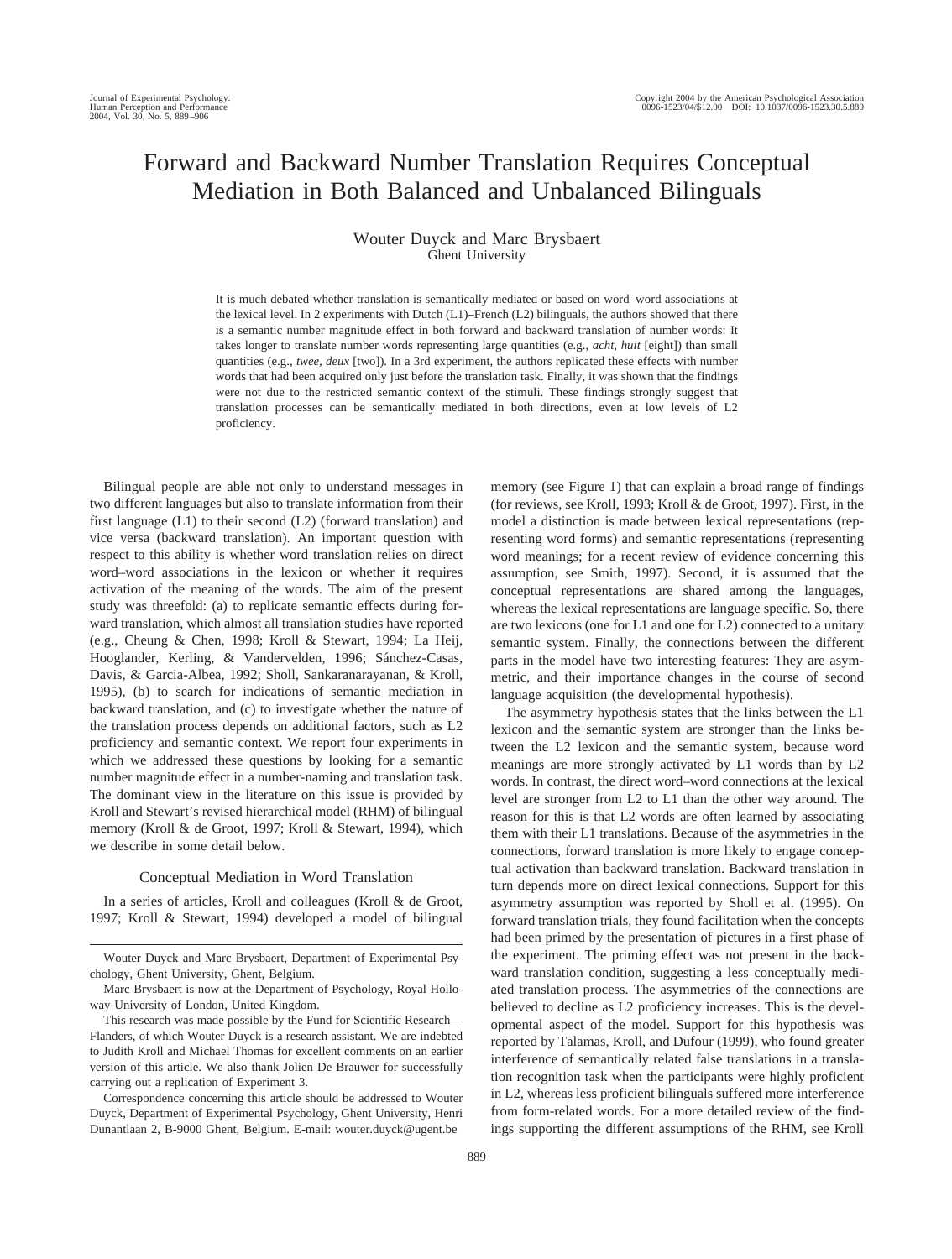

*Figure 1.* An illustration of Kroll and de Groot's (1997) revised hierarchical model of bilingual memory. Solid lines represent stronger links than dotted lines.  $L1 =$  first language;  $L2 =$  second language.

and de Groot (1997; see also Cheung & Chen, 1998; Kroll, Michael, Tokowicz, & Dufour, 2002; Kroll & Stewart, 1994; Sánchez-Casas et al., 1992).

In the experiments described below, we tested to what extent these assumptions and following predictions of the RHM hold in a number-word translation task. Before presenting these experiments, we briefly review what is currently known about number processing (for a more detailed review, see Brysbaert, in press).

#### Semantic Activation in Number Processing

Numbers provide a very appealing set of stimuli to study translation processes, as bilinguals have three sets of symbols to represent the same concept: Arabic digits (e.g., *3*), L1 number words (e.g., *drie* in Dutch), and L2 number words (e.g., *trois* in French). This makes it possible not only to study translation from L1 to L2 and from L2 to L1 but also from a common logographic symbol to either L1 or L2. Moreover, as we show below, activation of the underlying conceptual information depends on the symbol format and the nature of the task. In addition, Arabic digits do not take much longer to name than number words, contrary to the naming of object pictures (Ferrand, 1999).

The meaning of a number primarily refers to the magnitude represented by the number. These magnitudes can be understood quite well with the metaphor of a number line (e.g., Brysbaert, 1995; Dehaene, 1992). All integers (from 1 to at least 15) form an ordered continuum oriented from left (small) to right (large). So, when the magnitudes of two numbers have to be compared, this is easier when the distance between the numbers is large (e.g., to indicate the larger number of the pair 2–8) than when it is small (e.g., to indicate the larger number of the pair 7–8; Moyer & Landauer, 1967). Similarly, the processing of a number is primed when immediately before a number with a close magnitude has been presented than when a number with a more distant magnitude has been presented (Reynvoet & Brysbaert, 1999). In addition, participants react faster with their left hand to small numbers and with their right hand to large numbers than vice versa (the socalled *spatial–numerical association of response codes* [SNARC] effect; e.g., Dehaene, Bossini, & Giraux, 1993).

Further evidence indicates that the magnitude information is activated more rapidly for small numbers than for large numbers. So, it is easier to select the larger digit of the number pair 2–3 than of the number pair 7–8 (Moyer & Landauer, 1967). Using eye movement registrations, Brysbaert (1995, Experiment 1) found that this effect is due not entirely to the comparison process but also to the encoding speed of the numbers. In this experiment, participants had to read three Arabic numerals going from 0 to 99 and decide whether the middle number fell in between the two outer numbers (e.g., *23 41 65*) or not (e.g., *23 65 41*). The most important variable to predict the reading time of the first numeral turned out to be the (logarithm of the) number magnitude. More important, in a subsequent experiment (Brysbaert, 1995, Experiment 2), the same magnitude effect was replicated when participants simply had to read the three numerals and indicate whether a fourth, new numeral was one of the first three numbers. Because the fourth numeral could not be seen until all three numerals of the initial set had been read, this effect must have been due not to the comparison process but rather to the encoding of the numbers.

There are several lines of evidence indicating that the number magnitude effect is semantic in origin (i.e., related to the meaning of the numbers) and not due to associations between lexical representations. For a start, the distance-related priming effect is the same within notations as across notations. Thus, the target word *six* is primed as much by the prime *5* as by the prime *five* (Reynvoet, Brysbaert, & Fias, 2002). Similarly, the same distance effect in number comparison is found with digits, number words, and even random sets of dots as stimulus materials (e.g., Buckley & Gillman, 1974; Dehaene, Dupoux, & Mehler, 1990; Foltz, Poltrock, & Potts, 1984). Furthermore, the quantity priming effect is symmetrical (e.g., the target *6* is primed equally well by the primes *5* and *7*) and not asymmetric (with stronger priming in the forward prime-target direction), as an associative hypothesis would predict (e.g., Duyck & Brysbaert, 2002; Koechlin, Naccache, Block, & Dehaene, 1999). Also, Dehaene and Akhavein (1995) observed effects of numerical distance when the lexical distance between items (according to theories of number processing) was kept constant. Finally, brain imaging studies have shown that in all number comparison tasks, irrespective of the input format, a region in the parietal cortex is active. The brain area is not active in nonnumerical word processing tasks but is active in other analog magnitude estimation tasks (Fias, Lammertyn, Reynvoet, Dupont, & Orban, 2003; Naccache & Dehaene, 2001; Pesenti, Thioux, Seron, & De Volder, 2000; Pinel, Dehaene, Riviere, & Lebihan, 2001). For further evidence for the semantic origin of these effects, see Koechlin et al. (1999).

More important for the present study, magnitude information is not required for all number-processing tasks. There is quite some evidence that the processing of number words is only semantically mediated if the experimental task requires the activation of certain semantic information. For instance, Fias, Reynvoet, and Brysbaert (2001; see also Fias, 2001) showed that the word *five* was read equally fast when it was displayed together with the digit *3* as when it was presented together with the digit *5.* In contrast, responses to the word *five* were faster when the word was presented together with the digit *5* than when it was presented with the digit *3* in a parity judgment (odd–even) task. The finding that number words can be named without semantic mediation is in line with most models of visual word recognition, which assume the existence of nonsemantic routes for word naming. The situation is less clear for Arabic input, with authors claiming that digits can be named without semantic mediation (e.g., Campbell, 1994; Cipolotti & Butterworth, 1995; Dehaene, 1992), whereas others reject this possibility (e.g., Brysbaert, 1995; Fias, 2001; McCloskey, 1992). Both groups of authors agree, however, that number mag-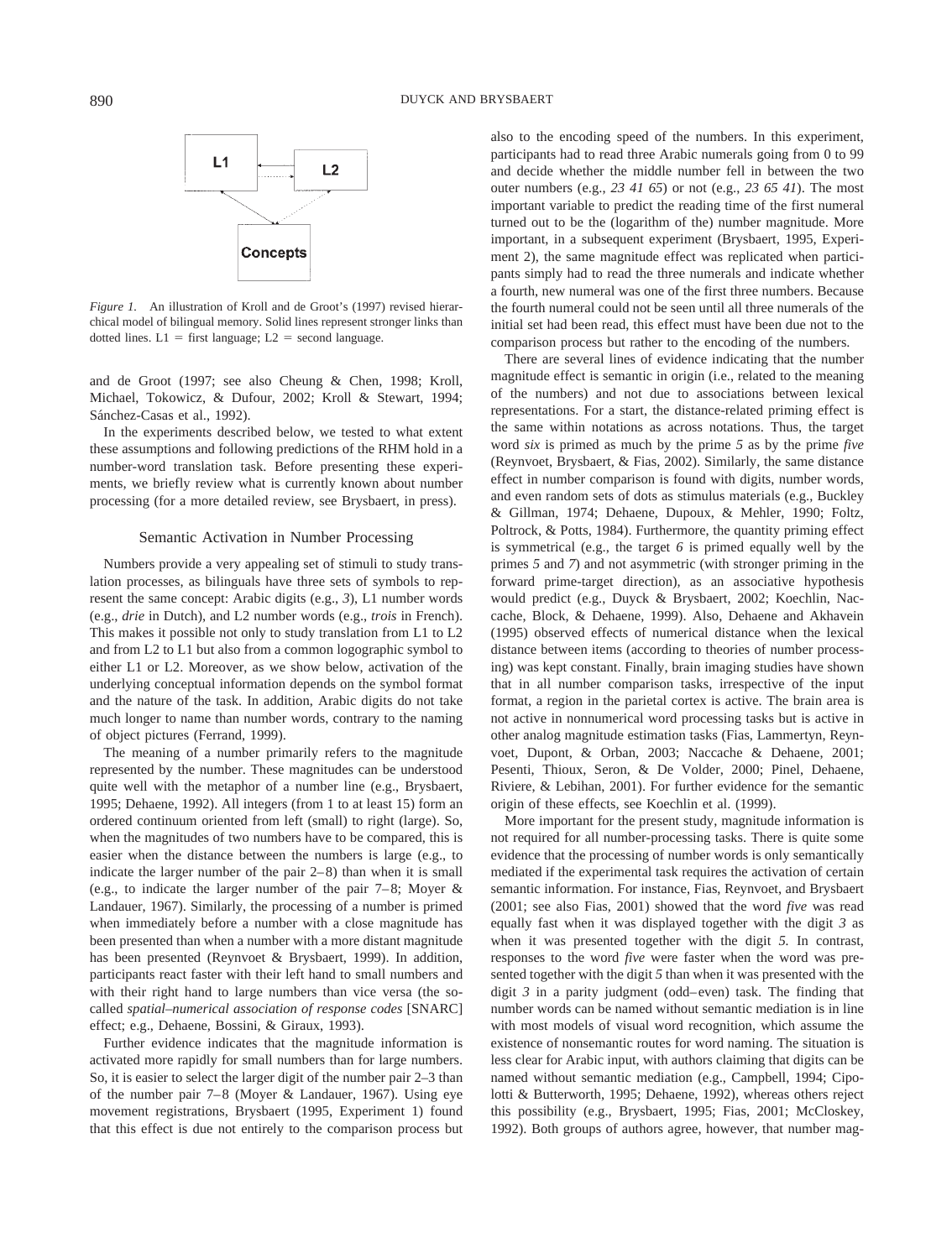nitude is activated more rapidly from Arabic input than from verbal input, as can be concluded from the finding that participants find it more difficult to select the physically larger number in the number pair 2–8 than in the number pair 2–8, whereas no such size congruency effect is observed in the pairs two–eight versus two– eight (e.g., Ito & Hatta, 2003).

## Experiment 1

From the previous section, it will be clear that number translation provides an interesting new paradigm to test Kroll and Stewart's (1994) RHM. Given that word naming does not explicitly require access to semantic information, L1 and L2 naming of, respectively, L1 and L2 number words is not expected to show a magnitude effect. The Dutch word *twee* (two) is not expected to be named faster than the word *acht* (eight). The same applies to the corresponding French number words *deux* and *huit.* It is less clear whether the naming of Arabic numbers will involve a magnitude effect: On the basis of rapid activation of magnitude information from Arabic input, one might expect to find such an effect both in L1 and in L2 naming of digits. So, the naming of the Arabic digit *2* in Dutch and French could be faster than the naming of *8.* Most important for the present study, however, the presence or absence of a semantic magnitude effect in the translation of number words allows us to directly test the asymmetry hypothesis of the RHM. Because number words have been shown to activate their underlying semantic information in certain (semantic) tasks and because forward translation implies conceptual mediation, a magnitude effect should be found when Dutch–French bilinguals translate Dutch (L1) number words into French (L2). Hence, the word *twee* (two) should be translated faster into French than the number word *acht* (eight). In contrast, no semantic number magnitude effect is expected for these bilinguals when French (L2) number words have to be translated into Dutch (L1), as this task is more likely to occur through word–word associations at the lexical level and therefore would not require access to semantic representations. So, for Dutch–French bilinguals the French number word *deux* (two) should be translated into Dutch as fast as *huit* (eight), except maybe for very proficient bilinguals (see the developmental hypothesis of the RHM).

To test these predictions of the RHM, we designed an experiment in which Arabic numbers and both L1 (Dutch) and L2 (French) number words had to be named in both L1 and L2. We also manipulated L2 proficiency to check for interactions with possible number magnitude effects. In addition, a short delayed naming task was administered after the actual experiment. In this task, participants were asked to delay responses for more than a second, so that semantic processing of the stimulus was finished before the response had to be given. This allows us to control for differences in voice key sensitivity to the response onset and other theoretically irrelevant variables that could confound the number magnitude effect that is of interest in this study.

#### *Method*

## *Participants*

Twenty-two first-year university students participated for course requirements. All of them were native Dutch speakers and mainly used this language in everyday life. Eleven of them had started learning French at school between 10 and 13 years of age. We refer to this group as *unbalanced* bilinguals. They did not study their L2 at university, had no L2 speaking relatives, and did not practice their L2 on any other regular basis. The other 11 students had been raised in a Dutch–French bilingual setting from birth and were practically equally proficient in both languages (but indicated Dutch as L1). We refer to this group as *balanced* bilinguals.

#### *Materials*

All stimuli were presented on a standard 15-in. (38.1-cm) VGA color monitor as yellow characters on a black background. Stimulus presentation was computer driven by a PC equipped with a voice key, which was connected through the game port. Arabic digits and Dutch and French number words representing quantities from 1 to 12 served as stimuli.

#### *Design*

The experiment had a 2 (L2 proficiency: unbalanced vs. balanced)  $\times$  2 (naming language: L1 vs. L2)  $\times$  3 (stimulus format: Arabic numbers, L1 number words, and L2 number words)  $\times$  12 (number magnitude) full factorial design. Except for L2 proficiency, all variables were manipulated within subject.

## *Procedure*

All participants completed two blocks (L1 naming and L2 naming) of 360 trials. The order of these blocks was counterbalanced with L2 proficiency. Within each block, 10 series of 36 randomly ordered trials were presented, corresponding to every number magnitude from 1 to 12 in each of the three stimulus formats (Arabic, L1, and L2). Hence, the participants did not know which stimulus format would appear before the beginning of each trial. Only naming language was blocked. Each trial started with the presentation of a fixation stimulus (an *asterisk*; the *plus sign* was not used as a fixation point because of its mathematical meaning) for 500 ms. After that time, the stimulus was replaced by the target, which remained visible until pronunciation of the target triggered the voice key. The intertrial interval (ITI) was 1,000 ms. The experiment lasted for about 50 min, including a short break.

As noted earlier, we also ran a delayed number-word naming task after the actual experiment to control for theoretically irrelevant variables such as voice key onset sensitivity. In this task, 12 participants (unbalanced bilinguals) were asked to delay responses for more than a second. All participants completed eight blocks of 24 trials. Within each block, all Dutch and French number words representing magnitudes from 1 to 12 were presented in a random order. In each trial, the target was presented centered on the screen for 1,000 ms, followed by a black screen for another 1,000 ms. Then, a question mark was presented, indicating that the participant had to name the target word just seen as fast as possible. The ITI was 1,000 ms. As soon as there was doubt concerning the accuracy of time registration (e.g., due to irrelevant noise), the trial was excluded from the data.

#### *Results*

## *Variance Analysis*

The proportion of invalid trials in the immediate naming experiment due to naming errors or faulty time registration was 6.1%. These trials were excluded from all analyses. An analysis of variance (ANOVA) was performed with L2 proficiency as a between-subjects variable and naming language, stimulus format, and number magnitude as repeated measures factors. The dependent variable was mean response time (RT) across correct trials. Mean RTs for both L2 proficiency groups as a function of naming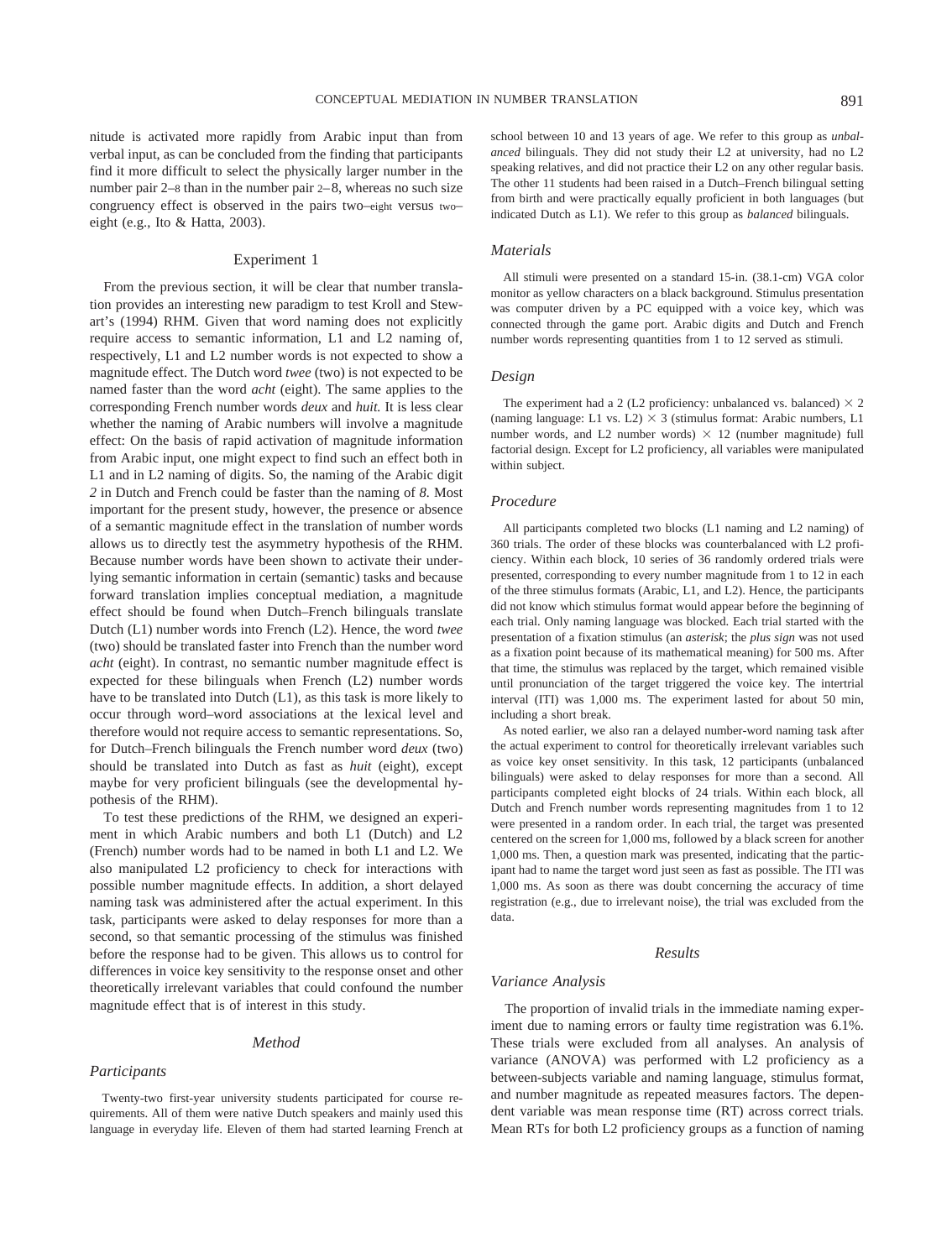language, stimulus format, and number magnitude are presented in Figure 2. The backward translation condition can be found in the left part of the figure; forward translation is plotted in the right part.

The main effect of L2 proficiency reached significance, *F*(1,  $20$ ) = 3.26,  $MSE = 160,709$ ,  $p < .05$  (one-tailed). Mean RTs for balanced and unbalanced bilinguals were 510 ms and 546 ms, respectively. As the two, almost identical graphs in Figure 2 suggest, proficiency did not interact with any other factor in the design. The effect of naming language was not significant  $(F < 1)$ . Naming in Dutch took 529 ms, whereas French naming took 527 ms. Unbalanced bilinguals were slightly slower for French (L2) naming ( $M = 548$  ms) than for Dutch (L1) naming ( $M = 544$  ms), but this difference was not significant  $(F < 1)$ . Balanced bilinguals showed a tendency toward the reverse pattern  $(L2 \text{ naming } [M =$ 506 ms] was slightly faster than L1 naming  $[M = 513 \text{ ms}]$ ), but again this difference was not significant  $(F \leq 1)$ . A post hoc comparison using Tukey's honestly significant difference (HSD) test showed that backward translation was significantly slower  $(M = 592 \text{ ms})$  than forward translation  $(M = 555 \text{ ms}; p < .01)$ , as



*Figure 2.* Mean naming response times (RTs) by naming language, stimulus format, and number magnitude (Experiment 1), plotted separately for both proficiency groups. Straight lines represent best linear fit according to a least-squares criterion.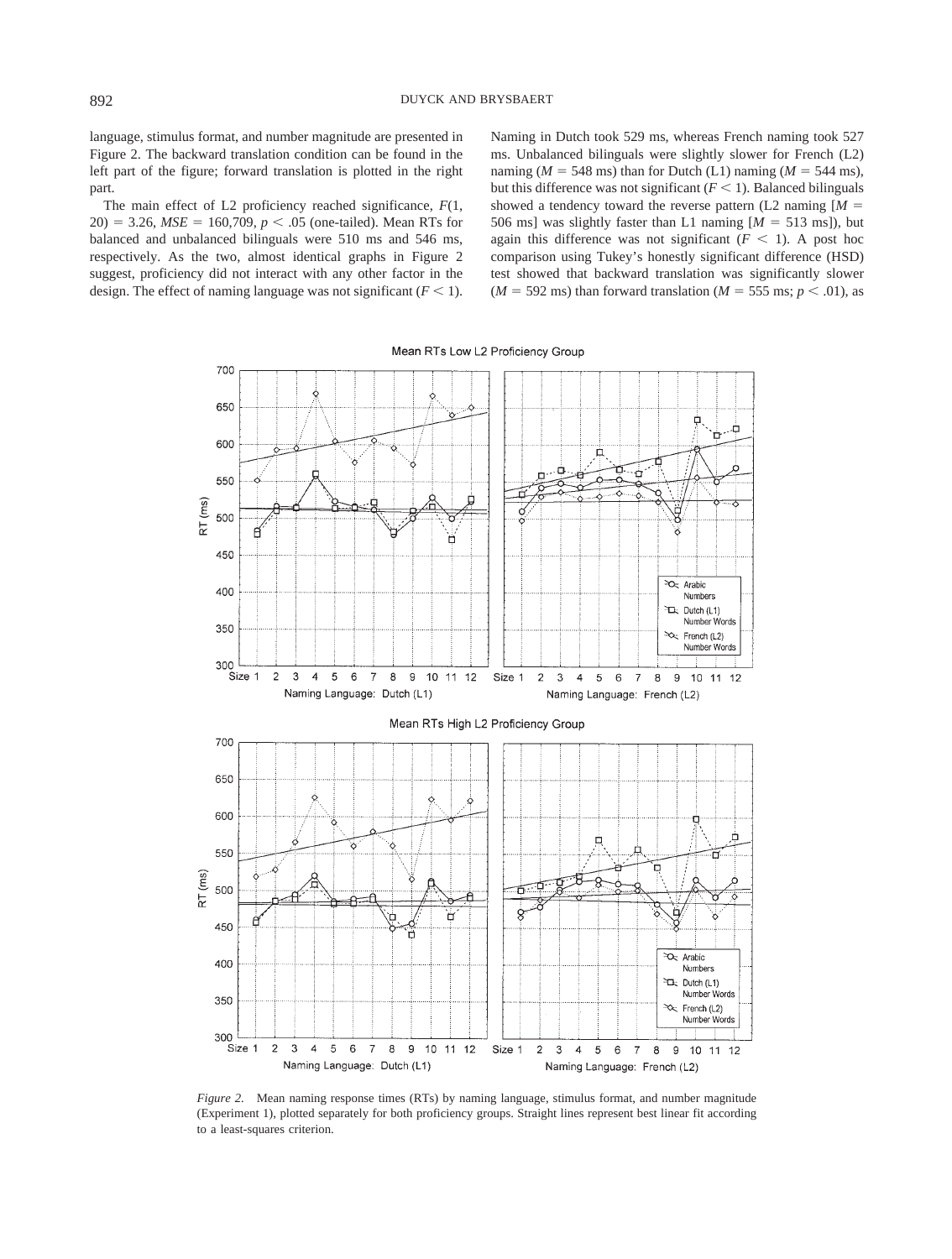| ×<br>۰,<br>٠ |  |
|--------------|--|
|--------------|--|

The Regression Equations for the Six Naming Language  $\times$  Stimulus Format Conditions *(Experiment 1) According to the Procedure Described by Lorch and Myers (1990)*

| Naming language and stimulus format  | Intercept  | Number<br>magnitude | Delayed<br>naming RT    | Frequency         |
|--------------------------------------|------------|---------------------|-------------------------|-------------------|
| $L1$ (Dutch)                         |            |                     |                         |                   |
| Arabic numbers                       | $RT = 220$ | $+0.22$ NM          | $+0.70$ D <sup>**</sup> | $+0.03 \text{ F}$ |
| L1 number words (Dutch)              | $RT = 183$ | $+0.00$ NM          | $+0.77$ D**             | $+0.05$ F         |
| L <sub>2</sub> number words (French) | $RT = 80$  | $+5.08$ NM**        | $+1.26$ D**             | $-0.01$ F         |
| L <sub>2</sub> (French)              |            |                     |                         |                   |
| Arabic numbers                       | $RT = 231$ | $+2.71$ NM**        | $+0.75$ D <sup>**</sup> | $-0.04$ F         |
| L1 number words (Dutch)              | $RT = 215$ | $+6.94$ NM**        | $+0.73$ D**             | $+0.04$ F         |
| L <sub>2</sub> number words (French) | $RT = 235$ | $+0.71$ NM          | $+0.72$ D**             | $-0.02$ F         |
|                                      |            |                     |                         |                   |

*Note.*  $RT =$  response time.

\*\*  $p < .01$ .

opposed to the predictions based on the RHM. This difference was significant for both unbalanced ( $M = 610$  ms vs.  $M = 575$  ms) and balanced bilinguals ( $M = 574$  ms vs.  $M = 536$  ms;  $ps < .01$ ).

The main effects of stimulus format,  $F(2, 40) = 76.12$ ,  $MSE =$ 2,596,  $p < .01$ , and number magnitude,  $F(11, 220) = 27.55$ ,  $MSE = 2,352$ ,  $p < .01$ , were significant, but these effects were embedded in an important three-way interaction with naming language,  $F(22, 440) = 11.86$ ,  $MSE = 705.6$ ,  $p < .01$ . Indeed, as can be seen in Figure 2, the effect of number magnitude appears to be present in only some of the Stimulus Format  $\times$  Naming Language conditions. These effects of number magnitude are investigated in more detail by means of regression analyses in the next section.

#### *Regression Analysis*

To assess the importance of number magnitude independent of number frequency<sup>1</sup> and the delay to activate the voice key, we performed regression analyses according to the procedure for repeated measures data described by Lorch and Myers (1990, *Method 3,* p. 151), with number magnitude, number-word frequency, and mean delayed naming RTs as predictors.

The regression weights for the six conditions (i.e., 2 [naming language: L1 vs.  $L2 \times 3$  [stimulus format: Arabic, L1, and L2]) are displayed in Table 1. Most important, the regression weights of number magnitude differed significantly from zero in both the forward and the backward translation conditions, respectively,  $t(21) = 5.135$ ,  $p < .01$  (*p* values for two-tailed testing), and  $t(21) = 7.940$ ,  $p < .01$  (for a detailed statistical explanation of the computational procedure of these tests, see Lorch & Myers, 1990). These regression weights did not differ significantly from each other,  $t(21) = 1.322$ ,  $p > .20$ . Hence, conceptual mediation was not larger in forward than in backward translation.

The size of the number magnitude effect did not differ between unbalanced and balanced bilinguals. This was the case for both forward and backward translation ( $t$ s  $\leq$  1). To further increase the power of our analysis, we also tested whether the size of the magnitude effect correlated with the difference in mean RTs between L1 and L2 naming (as a measure of L2 proficiency).<sup>2</sup> Consistent with the previous results, this correlation was very weak and not significant for either direction of translation (backward translation:  $r = -.09$ ,  $p > .69$ ; forward translation:  $r =$ 

 $-13$ ,  $p > .57$ ). Thus, the magnitude effect in number-word translation did not interact with L2 proficiency.

The number magnitude effect was not significant for withinlanguage number-word naming  $(L1$  [Dutch]:  $t < 1$ ; L2 [French]:  $t(21) = 1.218$ ,  $p > .23$ ) or for L1 (Dutch) naming of Arabic digits  $(t < 1)$ . In contrast, the regression weight of number magnitude differed significantly from zero for the L2 (French) naming of Arabic digits,  $t(21) = 3.631$ ,  $p < .01$ . The regression weights of frequency never reached significance.

All regression weights of the delayed naming RTs were significant. This confirms that the RTs were indeed influenced by sensitivity differences in the triggering of the voice key by the different number names. Related studies in speech production have also acknowledged this problem. Jescheniak and Levelt (1994), for example, dealt with it by subtracting delayed response RTs from nondelayed RTs and using the resulting values as the dependent variable in the analysis. If this approach is followed (see Figure 3), the number magnitude effects observed in forward and backward translation remain clearly visible when this dependent variable is used. Indeed, regression analyses with this dependent variable yielded virtually identical results to the ones mentioned above.

## *Discussion*

The results of Experiment 1 are quite clear. As predicted by the RHM (Kroll & Stewart, 1994), we obtained a reliable effect of number magnitude on forward translation. It took longer to trans-

<sup>&</sup>lt;sup>1</sup> We wanted to control for frequency effects because Gielen, Brysbaert, and Dhondt (1991) found a significant correlation between number magnitude and number frequency ( $r = -.621$ ,  $p < .01$ ). So, because smaller numbers are more frequent and are thus processed faster, it is possible that any effect of number magnitude in the data is confounded by effects of number frequency. Therefore, we included the number-word frequency measures as reported by Gielen et al. in our analysis. Note that Dehaene and Mehler (1992) showed that the frequencies of numbers are very similar in different languages.

<sup>2</sup> We subtracted mean RTs for the Size 2 condition from mean RTs for Size 8 as a measure of the number magnitude effect. Note that different measures (e.g., the regression weights of number magnitude in the regression analyses) led to very similar results. We thank Michael Thomas for this suggestion.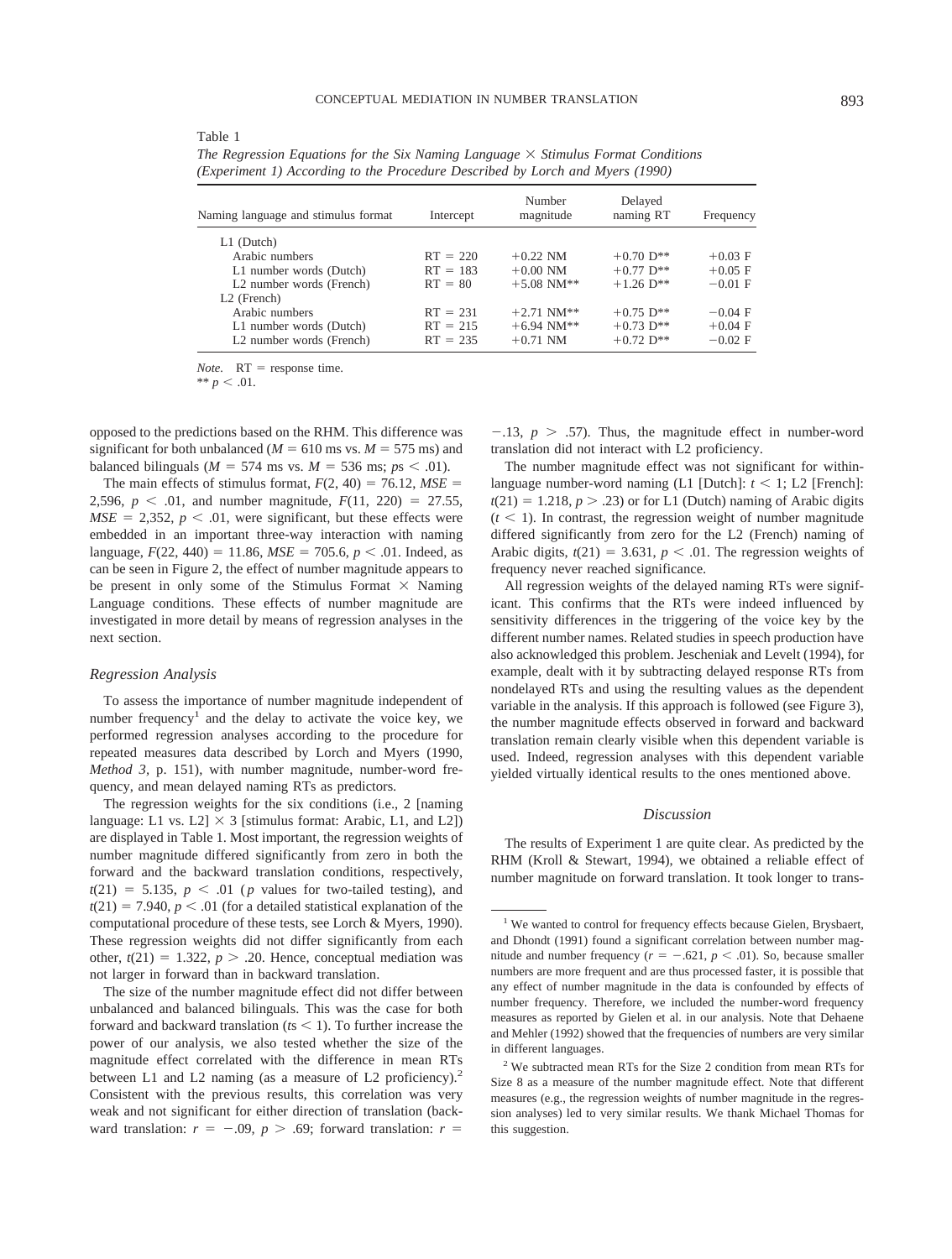

*Figure 3.* Mean naming response times (RTs) minus delayed naming RTs by naming language, stimulus format, and number magnitude (Experiment 1). Straight lines represent best linear fit according to a least-squares criterion.

late L1 number words representing large quantities (e.g., *acht* [eight]) than number words representing small quantities (e.g., *twee* [two]). This strongly suggests conceptual mediation, because magnitude information is not stored at the lexical level. However, contrary to the predictions of the RHM, such an effect was also obtained in backward translation: Translation was slower for large L2 number words (e.g., *huit* [eight]) than for small L2 number words (e.g., *deux* [two]). Moreover, the effect was equally strong for both directions of translation and did not interact with L2 proficiency. Hence, it seems that translation was conceptually mediated in both directions to the same degree for both balanced and less proficient bilinguals. Another finding that is not consistent with the predictions of the model concerns the speed of the translation processes: Backward translation was found to be significantly slower than forward translation. However, as is discussed later, this finding may be due to the mixed nature of the stimulus lists in this experiment.

An account of the observed number magnitude effects in terms of the correlated predictor word frequency (which has been shown to influence translation; e.g., de Groot, 1992; see also Footnote 1) cannot easily explain why the effect emerges only in the translation conditions and not in the naming conditions. Indeed, the regression analyses confirmed that the magnitude effects found were not due to effects of number-word frequency. Frequency did not have an effect in any of the conditions. As the frequency effect is usually situated at the lexical level, this is further indirect evidence that the translations were not based on direct word–word associations. A more detailed theoretical discussion of these results appears in the General Discussion.

As expected, we did not find a semantic effect for number-word naming, contrary to number-word translation, as this is not a semantic task. In contrast, we did find a magnitude effect in L2

naming of Arabic numbers. This is not surprising, as processing of Arabic numbers seems to trigger fast conceptual activation. However, we did not obtain an effect for L1 naming of Arabic numbers, contrary to Brysbaert (1995). The cause of the absence of such an effect could lie within the restricted range of digits used: Whereas Brysbaert presented numbers from 0 to 99, we used only digits from 1 to 12. An inspection of Brysbaert's data shows that the logarithmic number magnitude effect was not very clear for numbers smaller than 10. We believe this finding only adds further importance to the effects found in translation trials. Finally, the effects of the delayed naming predictor showed the importance of controlling for the speed with which a voice key is activated by different sequences of sounds.

# Experiment 2

Although the results described above seem quite straightforward, one might object that the random presentation procedure used in Experiment 1 rendered the input stimulus format (but not the output language) unpredictable. It is possible that this introduced switching costs between trials (e.g., when an L1 target is followed by an L2 target). For example, Meuter and Allport (1999) showed in an Arabic number-naming task that switching naming language resulted in a time cost on the trial following the switch. The cost was larger when switching from L2 to L1 than in the reverse condition. Similar switching costs may have occurred in Experiment 1, even though there are theoretical reasons to believe that it is unlikely that such costs have influenced the obtained magnitude effects (see the *Discussion* section). This alternative switching cost account cannot be ruled out by a reanalysis of our data, as inclusion of the previous trial stimulus format as a variable leads to very few observations per cell (on average 3.33, if all trials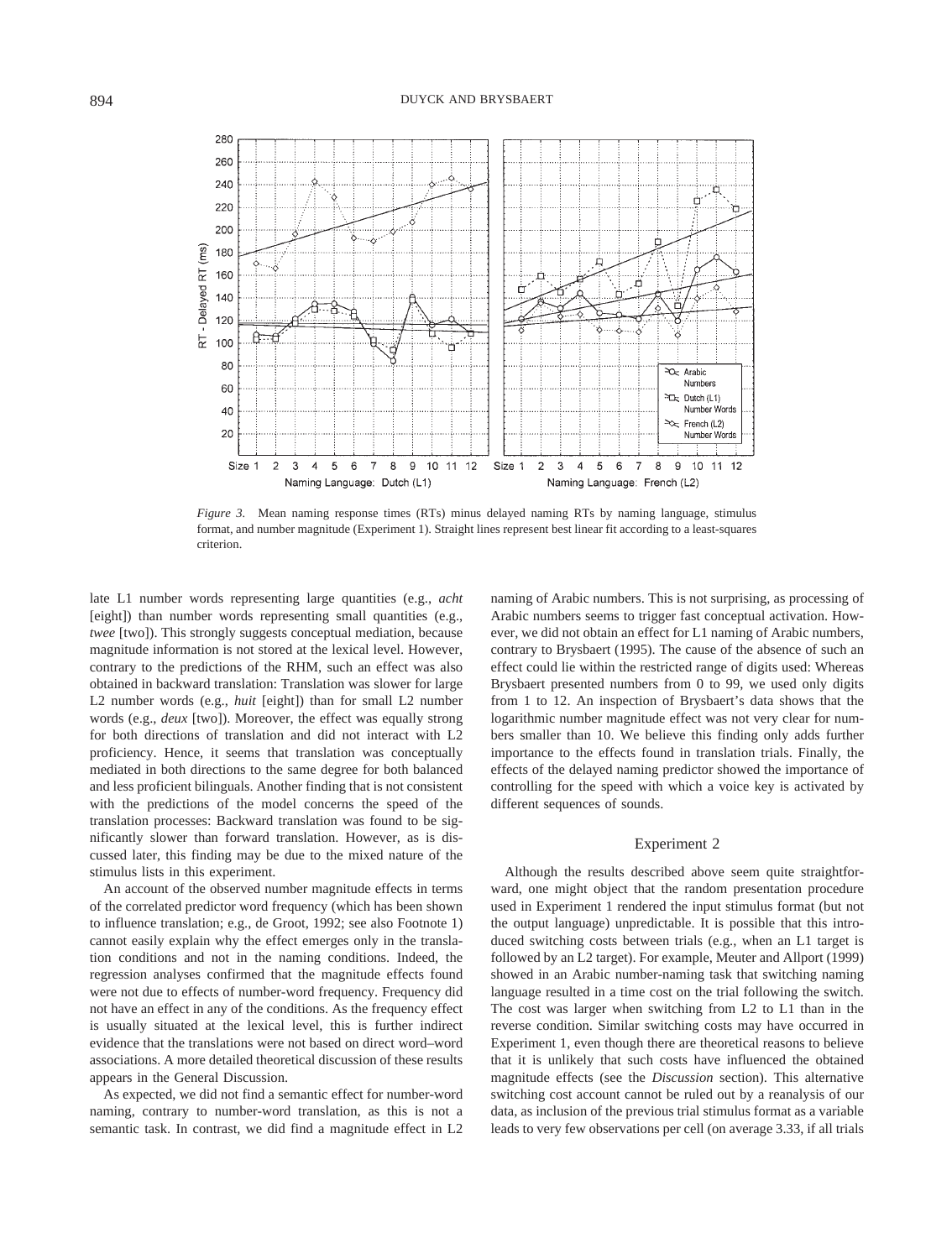were correct). Moreover, the random algorithm that steered stimulus presentation did not guarantee a minimum of one observation per cell. Therefore, we decided to repeat Experiment 1 with a procedure that blocked not only naming language but also stimulus format.

## *Method*

## *Participants*

Twelve first-year university students participated for course credit. They all belonged to the group of bilinguals labeled before as unbalanced.

## *Materials*

All stimulus materials were identical to those in Experiment 1. The software used was adapted to make stimulus presentation blocked by stimulus format.

## *Design*

The experiment had a 2 (naming language: L1 vs. L2)  $\times$  3 (stimulus format: Arabic numbers, L1 number words, and L2 number words)  $\times$  12 (number magnitude) full factorial design. All variables were manipulated within subjects. L2 proficiency was not manipulated because it did not interact with any variable in Experiment 1.

#### *Procedure*

All participants completed two series of three blocks, each consisting of 120 trials. Naming language was Dutch (L1) in one series and French (L2) in the other. The three blocks within a series corresponded to the three stimulus formats (Arabic numbers, L1 number words, and L2 number words). Within each block, all numbers from 1 to 12 were presented 10 times. Order of trials within blocks, blocks within series, and series was

700

650

determined at random. The procedure for a trial was identical to that used in Experiment 1.

#### *Results*

## *Variance Analysis*

The proportion of invalid trials due to naming errors or faulty time registration was 7.0%. These trials were excluded from all analyses. An ANOVA was performed with naming language, stimulus format, and number magnitude as repeated measures factors. The dependent variable was the mean RT across correct trials. Mean RTs as a function of naming language, stimulus format, and number magnitude are presented in Figure 4. The backward translation condition can be found in the upper left part of the figure; forward translation corresponds to the upper graph in the right part.

The effect of naming language was significant,  $F(1, 11) = 7.71$ ,  $MSE = 26,484, p < .02$ . Respective means for Dutch and French naming were 516 and 547 ms. Forward translation  $(M = 595 \text{ ms})$ tended to be faster than backward translation ( $M = 610$  ms), but Tukey's HSD test showed that this difference was not significant  $(p < .69)$ . The main effects of stimulus format,  $F(2, 22) = 25.86$ ,  $MSE = 7,212, p < .01$ , and number magnitude,  $F(11, 121) =$ 24.91,  $MSE = 1,568$ ,  $p < .01$ , were significant, but these effects were embedded in a three-way interaction with naming language,  $F(22, 242) = 10.67$ , *MSE* = 726.8, *p* < .01. As can be seen in Figure 4, and similar to Experiment 1, the effect of number magnitude was present only in some of the Stimulus Format  $\times$ Naming Language conditions. These effects are analyzed in detail in the following regression analyses.

ò



*Figure 4.* Mean naming response times (RTs) by naming language, stimulus format, and number magnitude (Experiment 2, blocked presentation). Straight lines represent best linear fit according to a least-squares criterion.  $Nr = number$ .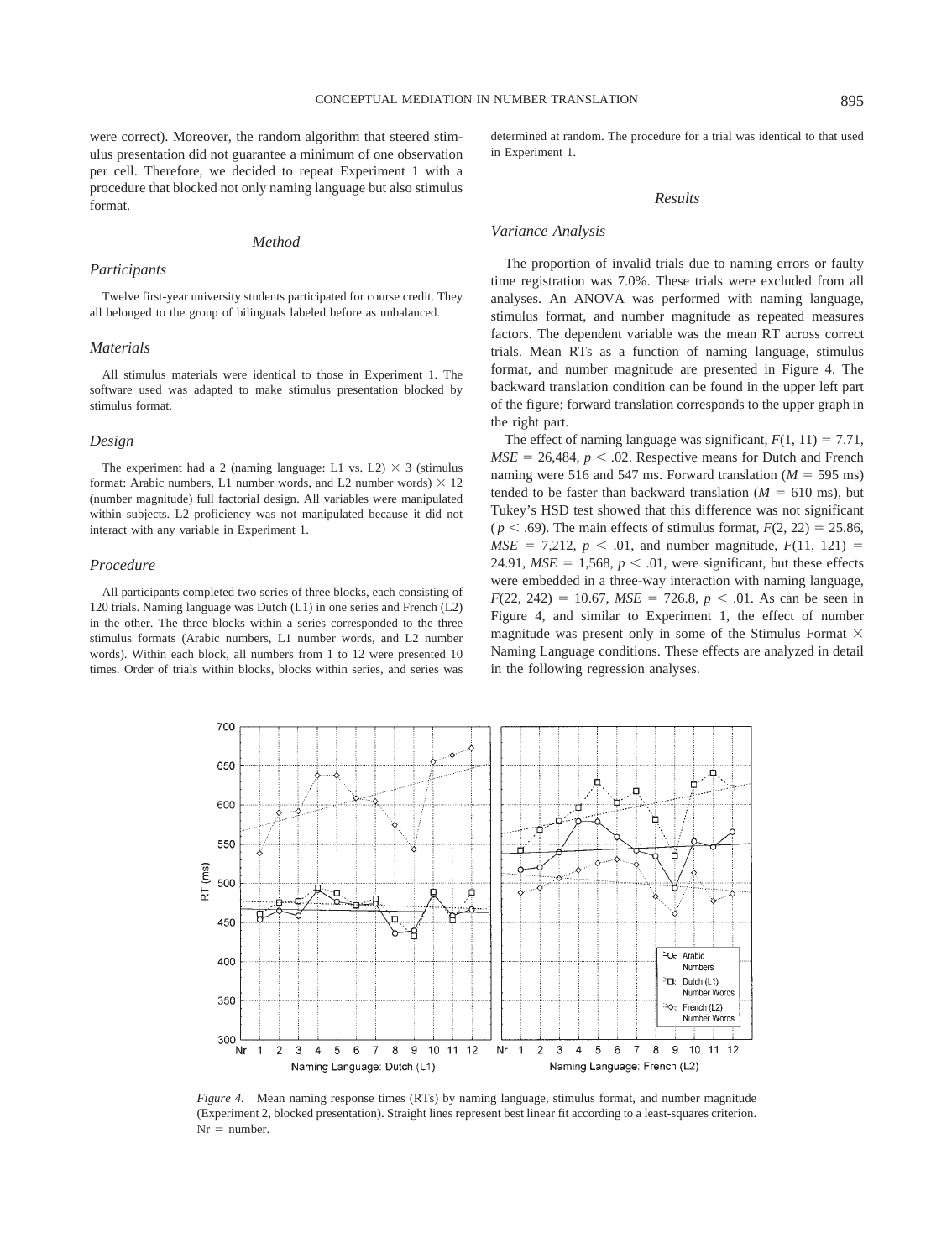## *Regression Analysis*

The regression analyses were again performed by the procedure for repeated measures data described by Lorch and Myers (1990, Method 3). Regression weights for the six Naming Language (L1 vs. L2)  $\times$  Stimulus Format (Arabic, L1, and L2) conditions are displayed in Table 2. Similar to Experiment 1, the regression weights of number magnitude differed significantly from zero in both forward and backward translation conditions, respectively,  $t(11) = 2.718$ ,  $p < .02$ , and  $t(11) = 4.949$ ,  $p < .01$ . These regression weights did not differ significantly from each other  $(t <$ 1), although the effect of number magnitude tended to be somewhat larger in the backward translation condition. Note that an effect of frequency was found in the forward translation condition, whereas this effect was not present in backward translation.

A comparison of Tables 1 and 2 strongly suggests that the blocking of the stimuli made no difference for the number magnitude effect. This was confirmed by a statistical analysis (Lorch & Myers, 1990). There was no difference at all between the number magnitude regression weights for backward translation (Experiment 1:  $B = 5.08$ ; Experiment 2:  $B = 5.18$ ;  $t < 1$ ). For forward translation, the regression weights were slightly higher in Experiment 1 (Experiment 1:  $B = 6.94$ ; Experiment 2:  $B = 3.88$ ), but this difference was not significant,  $t(32) = 1.449$ ,  $p > .15$ . Also, the blocked presentation procedure had no effect on overall mean RTs (Experiment 1:  $M = 528$  ms; Experiment 2:  $M = 531$  ms;  $F <$ 1). If RTs from only the unbalanced bilinguals who participated in Experiment 1 were taken into account, mean RTs for Experiment 2 (only unbalanced participants) were slightly faster, but this difference again was far from significant (Experiment 1:  $M = 546$ ms; Experiment 2:  $M = 531$  ms;  $F < 1$ ).

# *Discussion*

The present experiment shows that the findings of Experiment 1 were not caused by switching costs due to the random presentation of different stimulus formats (e.g., Meuter & Allport, 1999). When stimulus format was blocked, exactly the same effects of number magnitude were found in both forward and backward translation. It took longer to translate L1 and L2 number words representing larger quantities than small quantities. The fact that mixed and blocked stimulus presentation yielded the same results is not

Table 2

The Regression Equations for the Six Naming Language  $\times$  Stimulus Format Conditions *(Experiment 2) According to the Procedure Described by Lorch and Myers (1990)*

| $\sum_{i=1}^{n}$ and $\sum_{i=1}^{n}$ and $\sum_{i=1}^{n}$ are $\sum_{i=1}^{n}$ . The contract of $\sum_{i=1}^{n}$ and $\sum_{i=1}^{n}$ are $\sum_{i=1}^{n}$ |            |                     |                      |                        |
|--------------------------------------------------------------------------------------------------------------------------------------------------------------|------------|---------------------|----------------------|------------------------|
| Naming language and stimulus format                                                                                                                          | Intercept  | Number<br>magnitude | Delayed<br>naming RT | Frequency              |
| $L1$ (Dutch)                                                                                                                                                 |            |                     |                      |                        |
| Arabic numbers                                                                                                                                               | $RT = 217$ | $+0.12$ NM          | $+0.58$ D**          | $+0.07$ F              |
| L1 number words (Dutch)                                                                                                                                      | $RT = 171$ | $-0.43$ NM          | $+0.74$ D**          | $+0.06$ F              |
| L <sub>2</sub> number words (French)                                                                                                                         | $RT = 164$ | $+5.18$ NM**        | $+1.22$ D**          | $-0.14$ F              |
| $L2$ (French)                                                                                                                                                |            |                     |                      |                        |
| Arabic numbers                                                                                                                                               | $RT = 322$ | $+0.02$ NM          | $+0.81$ D**          | $-0.23$ F <sup>*</sup> |
| L1 number words (Dutch)                                                                                                                                      | $RT = 330$ | $+3.88$ NM*         | $+0.88$ D**          | $-0.25$ F <sup>*</sup> |
| L <sub>2</sub> number words (French)                                                                                                                         | $RT = 155$ | $-1.10$ NM          | $+1.00 D**$          | $-0.07$ F              |
|                                                                                                                                                              |            |                     |                      |                        |

*Note.* RT = response time.

 $* p < .05.$  \*\*  $p < .01.$ 

inconsistent with the literature on switching costs, as previous studies on bilingualism have reported switching costs when the output language changed (e.g., Meuter & Allport, 1999) but not when the input language changed (e.g., Thomas & Allport, 2000). In addition, there is quite some evidence that the initial stages of visual word recognition in bilinguals are not language specific and consequently not subject to switching costs (Altenberg & Cairns, 1983; Brysbaert, Van Dyck, & Van de Poel, 1999; Dijkstra, Grainger, & Van Heuven, 1999; Dijkstra, Timmermans, & Schriefers, 2000; Dijkstra & Van Heuven, 2002; Duyck, Diependaele, Drieghe, & Brysbaert, 2004; Nas, 1983; Van Wijnendaele & Brysbaert, 2002; Von Studnitz & Green, 1997). More important, the fact that equivalent number magnitude effects were found for forward and backward translation in two different studies with different stimulus presentations adds credit to our claim that number translation is conceptually mediated in both translation directions. We go into further details about the theoretical implications of this finding in the General Discussion. Finally, it is important to note that forward translation was not significantly faster than backward translation. As hypothesized earlier, this suggests that the occurrence of such an effect in Experiment 1 is probably due to the mixed nature of the stimulus lists in that experiment.

#### Experiment 3

In the previous experiments, we found evidence for an equivalent number magnitude effect in forward and backward number translation, for both unbalanced and balanced bilinguals. As these findings are not entirely compatible with the predictions of the RHM (i.e., stronger semantic mediation in forward translation than in backward translation; more asymmetry at low levels of L2 proficiency), we decided to explore more in depth the limits of our findings and to eliminate some possible confounds in our stimulus materials.

A criticism of Experiments 1 and 2 might be that the unbalanced bilinguals were already too proficient. Indeed, mean RTs were reasonably fast for a translation task. This was probably partly due to the fact that the number words are among the first acquired and most frequent L2 words. Also, for political reasons, Belgian high school students receive rather extensive L2 teaching. Hence, it might be that the number magnitude effect in backward translation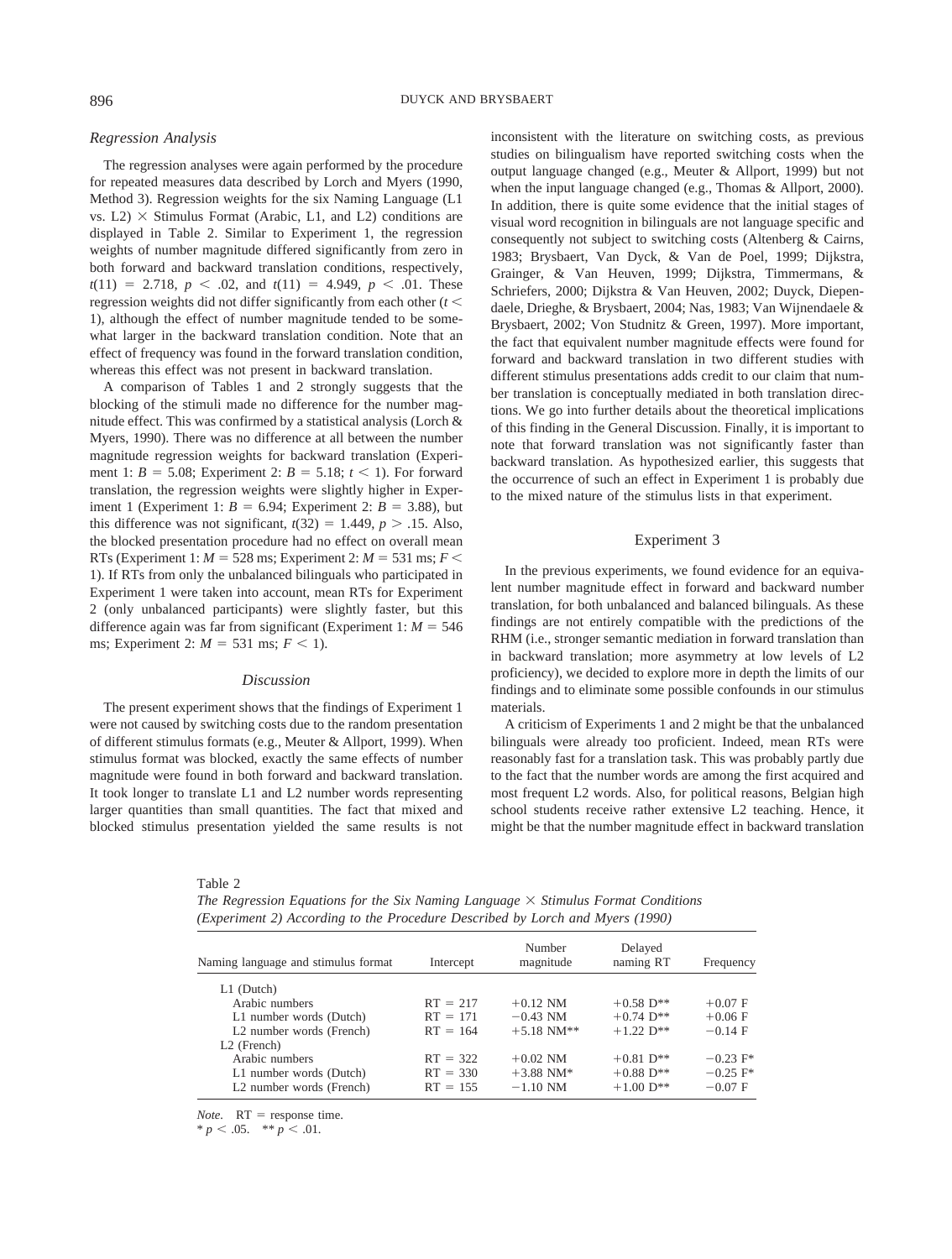was a manifestation of a very high L2 proficiency overall in our participant population, in accordance with the developmental hypothesis of the RHM. Therefore, we felt it would be interesting to investigate how the number magnitude translation effect manifests itself at much lower levels of L2 proficiency.

Because there is little conformity in the literature regarding the assessment of L2 proficiency, we decided to experimentally manipulate this variable, rather than making use of indirect measures of L2 proficiency. Therefore, we designed a learning experiment in which participants were told that they were going to learn the first 15 number words purported to be from the Estonian language. In reality, we used fabricated words, to exclude any inherent structure in the stimuli and any correspondences with other languages known to the participants (the actual Estonian words for 1–15 are *u¨ks, kaks, kolm, neli, viis, kuus, seitse, kaheksa, u¨heksa, ku¨mme, u¨ksteist, kaksteist, kolmteist, neliteist,* and *viisteist*). Immediately after the participants had acquired these words, a number-word translation task similar to the previous experiments was administered. If the number magnitude translation effect does not occur in such an experiment, this would offer support for the developmental hypothesis of the hierarchical model. In contrast, if the magnitude effect manifests itself even though these words were acquired only minutes earlier, this would offer substantial evidence in favor of the hypothesis that number-word forms are mapped onto the number line from the very first encounters of these words.

Using a new number language also allowed us to better control our stimulus materials. As indicated above, we took out any inherent structure from the number "words" (as a matter of fact, each participant received a different number–word mapping). In addition, we controlled the number of times participants came across the various L2 words. Although it is common practice in L2 language acquisition to teach all number words up to 12 together, it is still possible that bilinguals in later reading more often encountered some numbers than others and that this accounted for (some of) our magnitude effect.

## *Method*

## *Participants*

Twenty first-year university students participated for course requirements. They all belonged to the group of bilinguals labeled before as unbalanced.

## *Materials*

Fifteen legal six-letter nonwords that followed the Dutch orthographic rules (*soltil, fidara, lacron, nelima, sipron, kodrim, sertir, badiks, dreksa, kummer, dorter, fistar, gabiro, meltir,* and *pridar*) were created and randomly assigned as the translation equivalents of one of the Dutch number words between *een* (one) and *vijftien* (fifteen). Each participant got a different, random mapping of numbers and words. Participants were told that the stimuli were Estonian number words. Using nonwords allowed us to control for word length (each had six letters), prior experience with the stimuli, and any correlation between the number words and the magnitudes they stand for (e.g., in real Estonian, there is a correlation of .93 between the length of the number words and the magnitudes they represent for the integers 1–15). We included number words ranging from 1 to 15 to slightly extend the magnitude range from the previous experiments.

## *Design*

Similar to Experiment 1 and 2, the experiment had a 2 (naming language: L1 vs. L2)  $\times$  3 (stimulus format: Arabic numbers, L1 number words, and L2 number words)  $\times$  15 (number magnitude) full factorial design. All variables were manipulated within subjects.

#### *Procedure*

The experiment consisted of four parts: a learning phase, a test phase, an experimental phase, and a delayed naming task.

*Learning phase.* During each trial, a Dutch number word was presented for 6 s together with its purported Estonian translation. Participants were instructed to memorize these number words so that they would be able to recall a number word given its translation equivalent. No hints were given concerning possible memorization strategies. Each trial was preceded by a fixation stimulus for 500 ms. Number-word combinations were presented in random order. The following test phase started when each number-word combination was shown once.

*Test phase.* This phase aimed at measuring memorization performance after each learning phase. During each trial, a Dutch or "Estonian" number word was presented on the screen. Participants were instructed to enter the respective translation of the word by means of the keyboard within a 10-s timeframe. A recall test was chosen instead of a recognition test in order to avoid, as much as possible, learning during the test phase. If more than 85% of all trials were correct (i.e., 13 out of 15), a participant proceeded to the experimental phase, after a short break. If not, the learning phase was administered again. On average, participants needed 10 (range 6–16) exposures to the learning phase before they reached the criterion.

*Experimental phase.* This phase was identical to the number-word translation task of Experiment 1. The only difference concerned the amount of number magnitude conditions (i.e., 15 instead of 12, as described earlier).

*Delayed naming task.* The day after these phases, participants completed a delayed naming task of Dutch and "Estonian" words, identical to that of Experiment 1. This made it possible to include the same predictors in our regression model as in the previous analyses.

#### *Results*

#### *Variance Analysis*

The proportion of invalid trials due to naming errors, memorization failure, or faulty time registration was 25.3%. This number is quite high because we opted to use an 85% criterion (rather than a 100% criterion) during the word learning test phase to avoid overlearning and to keep L2 proficiency as low as possible. Of course, this caused a number of false trials in addition to the other errors generally committed in this type of experiment. The invalid trials were excluded from all analyses. An ANOVA was performed with naming language, stimulus format, and number magnitude as repeated measures factors. The dependent variable was the mean RT across correct trials (estimating the resulting few empty cells by means of a formula described by Winer, Brown, & Michels, 1991). Mean RTs as a function of naming language, stimulus format, and number magnitude are presented in Figure 5.

The main effect of stimulus format,  $F(2, 38) = 2.66$ ,  $MSE =$ 169,791,  $p < .08$ , tended toward significance. The effect of naming language was significant,  $F(1, 19) = 171.53$ ,  $MSE = 579.952$ ,  $p < .01$ . Respective means for Dutch and "Estonian" naming were 869 ms and 1,339 ms. The interaction effect of naming language and stimulus format was also significant,  $F(2, 38) = 541.74$ ,  $MSE = 226,321, p < .01$ . Tukey's HSD test showed that forward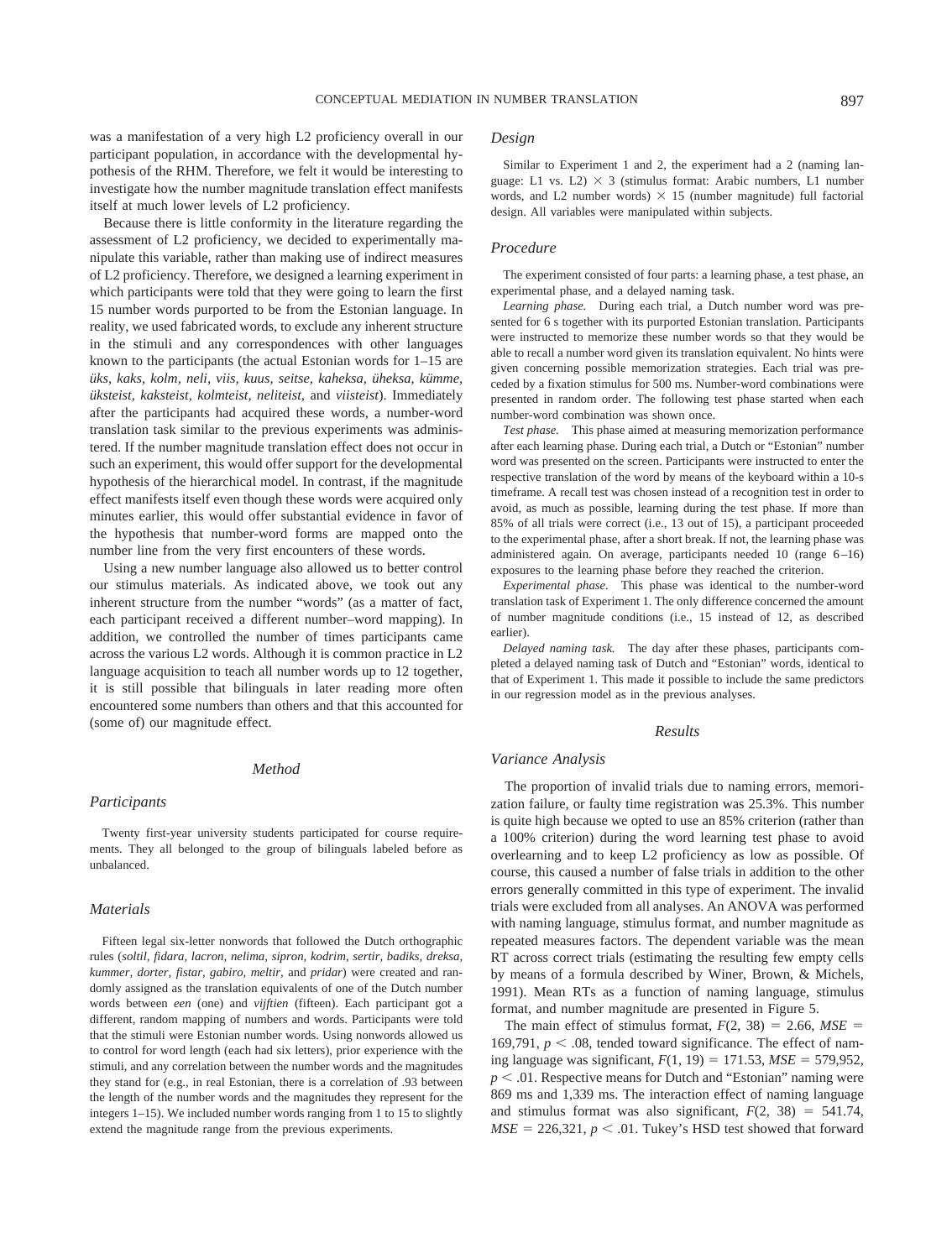

*Figure 5.* Mean naming response times (RTs) by naming language, stimulus format, and number magnitude (Experiment 3, "Estonian" learning experiment). Straight lines represent best linear fit according to a leastsquares criterion.  $Nr = number$ .

translation ( $M = 1,634$  ms) was significantly slower than backward translation ( $M = 1,406$  ms),  $p < .01$ . Also, the effect of number magnitude,  $F(14, 266) = 16.50$ ,  $MSE = 149,204$ ,  $p < .01$ , was significant, but all of these effects were embedded in a three-way interaction of naming language, stimulus format, and number magnitude,  $F(28, 532) = 12.41$ ,  $MSE = 89,479$ ,  $p < .01$ . As can be seen in Figure 5 and similar to Experiments 1 and 2, the effect of number magnitude was present only in some of the Stimulus Format  $\times$  Naming Language conditions. These effects are analyzed in detail in the following regression analyses.

#### *Regression Analysis*

The regression analyses were again performed by the procedure for repeated measures data described by Lorch and Myers (1990, *Method 3,* p. 151). This approach has the additional advantage that missing data in the design (resulting from the use of an 85% learning criterion) need not be estimated to carry out the analysis. For each participant, the multiple regression is calculated on the data that are available. Regression weights for the six Naming Language (L1 vs.  $L2$ )  $\times$  Stimulus Format (Arabic, L1, and L2) conditions are displayed in Table 3. Note that the effect of frequency could not be computed for the conditions with "Estonian" stimulus words because the participants had not encountered the words prior to the experiment, and each word was presented an equal number of times during the learning phase. Consequently, any effect of number magnitude in these conditions cannot be a word frequency effect. Similar to Experiments 1 and 2, the regression weights of number magnitude differed significantly from zero in both forward and backward translation conditions, respectively,  $t(19) = 2.427$ ,  $p < .03$ , and  $t(19) = 2.157$ ,  $p < .01$ . These

Table 3

The Regression Equations for the Six Naming Language  $\times$  Stimulus Format Conditions *(Experiment 3) According to the Procedure Described by Lorch and Myers (1990)*

| Naming language and stimulus format | Intercept    | Number<br>magnitude   | Delayed<br>naming RT   | Frequency         |
|-------------------------------------|--------------|-----------------------|------------------------|-------------------|
| $L1$ (Dutch)                        |              |                       |                        |                   |
| Arabic numbers                      | $RT = 634$   | $-1.82$ NM            | $-0.29$ D              | $+0.22 \text{ F}$ |
| L1 number words (Dutch)             | $RT = 748$   | $+1.55$ NM            | $-0.57$ D <sup>*</sup> | $+0.15$ F         |
| L2 number words ("Estonian")        | $RT = 963$   | $+33.37$ NM**         | $+0.26$ D              |                   |
| L <sub>2</sub> ("Estonian")         |              |                       |                        |                   |
| Arabic numbers                      | $RT = 2,938$ | $+16.03 \text{ NM}^+$ | $+0.43$ D              | $-4.33 F**$       |
| L1 number words (Dutch)             | $RT = 1.219$ | $+18.69$ NM**         | $+5.69$ D <sup>+</sup> | $-4.28$ F**       |
| L2 number words ("Estonian")        | $RT = 142$   | $-0.30$ NM            | $+2.10 \text{ D}$ **   |                   |

*Note.*  $RT$  = response time.

\*  $p < .05$ . \*\*  $p < .01$ . †  $p < .05$  (one-tailed).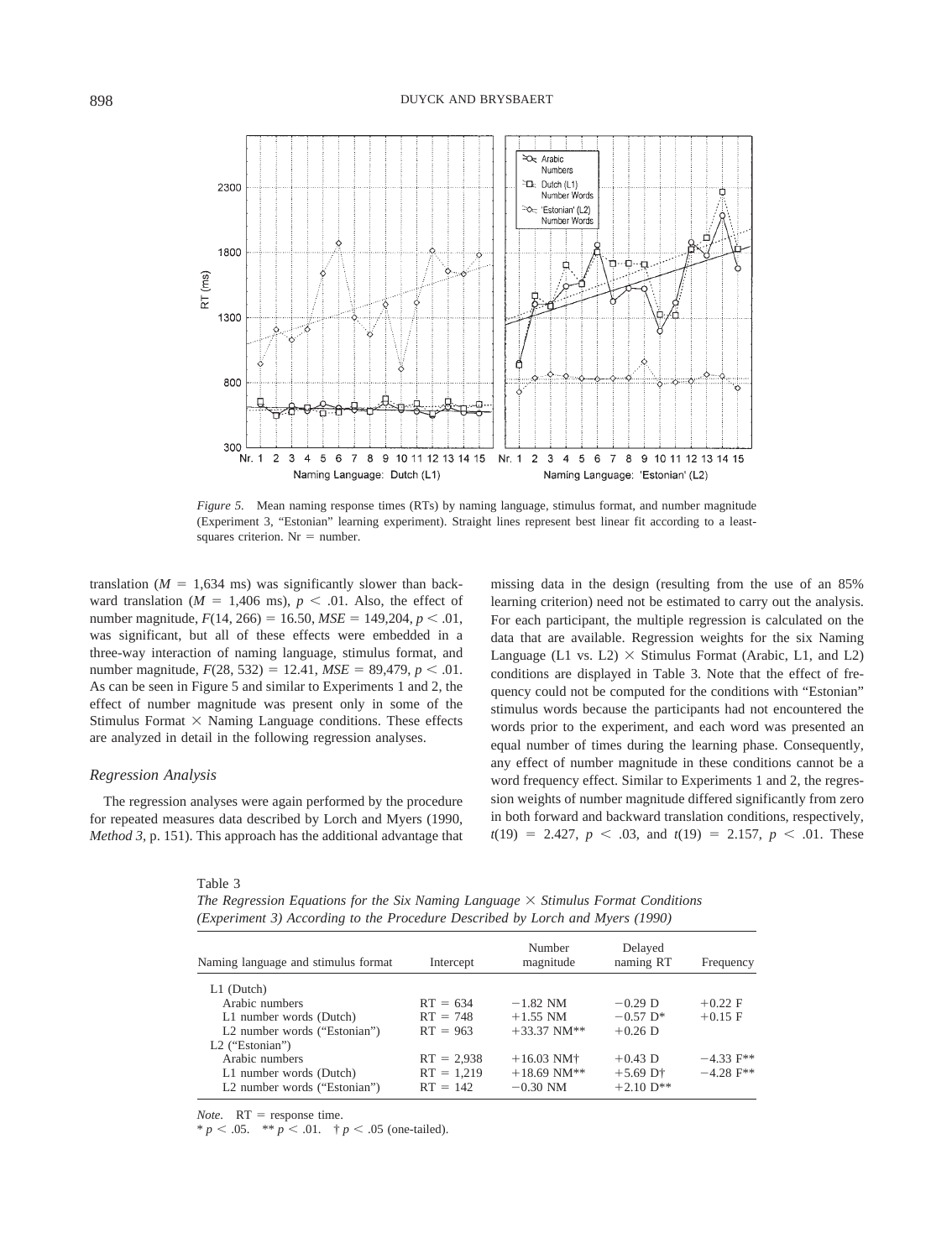regression weights did not differ significantly from each other,  $t(19) = 1.489$ ,  $p > .15$ , although the effect of number magnitude tended to be larger in the backward translation condition. Note that an effect of frequency, supplementary to the effect of number magnitude, was found in the forward translation conditions,  $t(19) = -3.407, p < .01.$ 

## *Discussion*

The results of Experiment 3 are quite surprising. Large semantic effects of number magnitude were found in both translation directions, even though the participants learned the "Estonian" number words only a few minutes prior to the translation task. The obtained pattern of regression weights was very similar to that of Experiments 1 and 2 (with slower overall mean RTs). A comparison of Figure 5 with Figures 2 and 3 clearly illustrates this. Just as in Experiment 1, there was an effect, albeit somewhat weaker, of number magnitude for L2 naming of Arabic digits. The only remarkable difference from the previous experiments concerns the finding that forward translation was significantly slower than backward translation, whereas the reverse pattern was observed in Experiment 1. As hypothesized earlier, this is probably due to the fact that Experiment 1 contained mixed-language stimulus lists. Note that we also found an effect of frequency in the forward translation condition, supplementary to the semantic number magnitude effect, suggesting a larger degree of lexical activation than in the previous experiments with more proficient bilinguals. However, this effect was not present in the backward translation condition. Also, this did not make the observed semantic number magnitude effects disappear.

Because "Estonian" L2 proficiency was extremely low in this experiment, with participants having seen each word only a few times, this strongly suggests that learned (number) word forms are mapped onto existing abstract (magnitude-related) semantic information very early in the L2 acquisition process. Moreover, this semantic information is activated to a certain degree when translating the presented word forms. This is not in line with a strong developmental hypothesis, which states that newly learned words are initially mapped onto the lexical representation of their translation equivalents. We go into further details about the theoretical implications of these results in the General Discussion.

Although our findings are surprising, they are not without analogues in the literature. In a study on the development of automatic processing, Tzelgov, Yehene, Kotler, and Alon (2000) taught participants a sequence of nonsense symbols, which represented magnitudes from 1 to 9 (although this was never told to the participants). Participants learned about the sequence of the symbols by indicating for pairs of symbols which one was the larger. After a limited amount of training, participants showed the classical effects associated with the number line. In particular, they showed the distance effect (i.e., they were faster to indicate the larger symbol when the distance between the magnitudes was large than when it was small), and they showed the physical size congruity effect (i.e., it was easier to select the physically larger symbol when this symbol represented a large magnitude than when it represented a small magnitude). Similarly, Logan and Klapp (1991) reported that participants could fluently verify equations of the form  $A + 2 = C$  (in which the digit indicated how many letters

one had to go down the alphabet) after they had memorized six facts in a single session by means of rote rehearsal.

Finally, the fact that we obtained magnitude effects in number translation with stimulus words that were strongly controlled for their structure and the amount of prior exposure is further evidence that the magnitude effect originates from the activation of semantic information and is not a confound of the frequency with which different number words have been translated in the past, or any type of inherent structure that may be present in real-language number words.

## Experiment 4

Now that we have shown that number translation is semantically mediated in both directions for a very wide range of L2 proficiency levels, one remaining question is to what extent the number magnitude effect is dependent on the restricted semantic context created by the experimental procedure itself. In the previous experiments, the same—limited—set of stimuli was presented several times in order to obtain reliable RTs in all conditions. In addition, all stimuli came from the same semantic category. This repeated presentation may have caused strong activation of the mental number line, which may have increased the impact of the semantic system on the translation process.

There are reasons to doubt this possibility. For instance, if the number line had been excessively activated, this should also have caused a magnitude effect in the naming of number words, or indeed in the L1 naming of Arabic digits. The semantic route can be used for correct performance in these conditions as well (e.g., Fias, 2001; Reynvoet et al., 2002). Also, an analysis of the initial trials of Experiment 1 showed that the number magnitude effect was already present from the first few trials on.<sup>3</sup>

Nevertheless, as the hierarchical model has mainly been developed to explain out-of-context translation performance in experimental settings, we wanted to investigate empirically whether our findings would hold in a less restricted semantic context. Therefore, we designed a translation experiment in which each of the 12 number words was presented only once. Moreover, these number words were scattered among 230 other middle- to high-frequency filler words that had to be translated as well. To keep the amount

<sup>3</sup> We ran an analysis of only the first 2 (out of 10) trials of the first (out of two) naming block of Experiment 1. Hence, we used only the first 10% of all trials for each subject in our analysis (estimating the resulting few empty cells by means of a formula described by Winer et al., 1991). Despite the small number of data points included in this illustrative analysis, the regression weights of number magnitude were significant for both forward,  $B = 6.94$ ,  $t(21) = 5.135$ ,  $p < .01$ , and backward translation,  $B = 5.08$ ,  $t(21) = 7.940$ ,  $p < .01$ . Thus, the magnitude effect in numberword translation was already present during the first trials of the experiment, at which point such long-term priming by semantic context may be argued to have not yet taken effect. Note that the used blocked stimulus presentation in Experiment 2 could not result in sufficient data points to perform a similar analysis. Because the participants in that experiment completed all 10 trials of a particular Naming Language  $\times$  Stimulus Format condition before proceeding to the next block, only data from the first block of each participant could be used in an analysis of the early trials. Because there are six possible Naming Language  $\times$  Stimulus Format conditions and 12 participants, such an analysis would be based on only 2 participants per condition.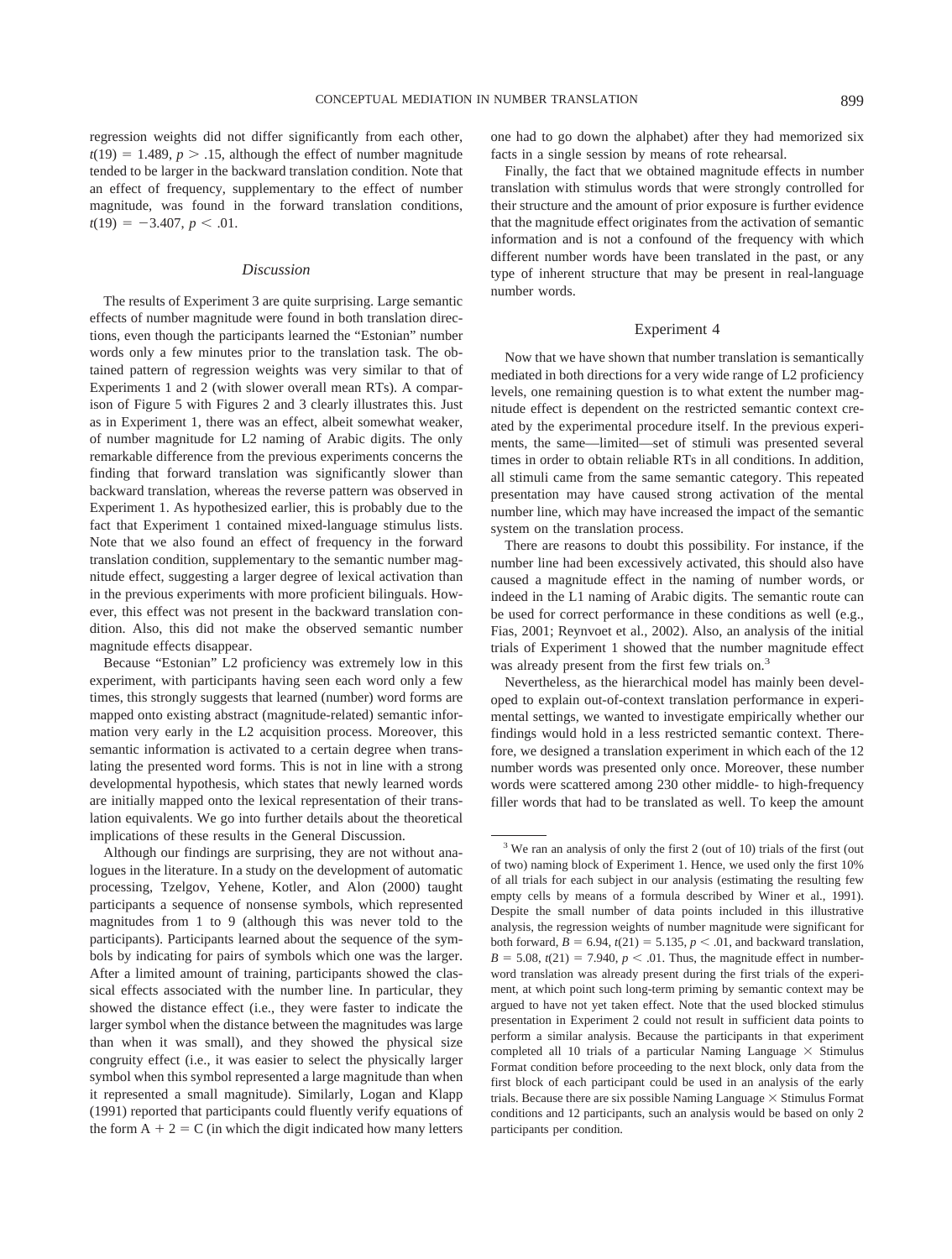of number presentations as low as possible, and because the previous experiments showed consistent results for these conditions, we did not include within-language naming and Arabic digit naming. Consequently, the present study consisted of two subsequent blocks of forward and backward translation with, respectively, Dutch (L1) and French (L2) stimulus words. Thus, as in Experiment 2, the present experiment contained blocked stimulus language presentation.

# *Method*

## *Participants*

Twenty-nine first-year university students participated for course requirements. They all belonged to the group of bilinguals labeled before as unbalanced.

## *Materials*

All materials were identical to those in the previous experiments. The stimuli for each language consisted of the number words ranging from 1 to 12 and 230 other middle- to high-frequency filler words. Mean log CELEX frequency per million of the filler words (Baayen, Piepenbrock, & Van Rijn, 1993) was  $1.06$  (*SD* = 0.72).

## *Design*

The experiment had a 2 (direction of translation: forward vs. backward)  $\times$  12 (number magnitude) full factorial design. All variables were manipulated within subjects.

## *Procedure*

All participants completed two blocks, each consisting of 242 trials. Hence, each (number word) stimulus was presented only once. The 12 number-word trials were randomly scattered among the 230 filler trials. Naming language was Dutch (L1) in one block (French L2 stimuli) and French (L2) in the other (Dutch L1 stimuli). Order of blocks was determined at random. The procedure for a trial was identical to that used in Experiments 1, 2, and 3.

#### *Results*

# *Variance Analysis*

The proportion of invalid number-word trials due to naming errors or faulty time registration was 17.0%. Because the nature of the design allowed only one observation per condition, we excluded trials from all analyses online as soon as there was the slightest doubt concerning accurate functioning of the voice key, in order to get mean RTs that were as reliable as possible with such a low number of observations. These trials were excluded from all analyses. An ANOVA was performed with direction of translation and number magnitude as repeated measures factors. The dependent variable was the mean RT across correct trials (estimating the resulting few empty cells by means of a formula described by Winer et al., 1991). Mean RTs as a function of direction of translation and number magnitude are presented in Figure 6.

The effect of direction of translation was nearly significant, *F*(1,  $28) = 3.84$ ,  $MSE = 144,547$ ,  $p < .06$ . Respective means for forward and backward translation were 1,053 ms and 996 ms. As in the previous experiments, there was also a significant effect of number magnitude,  $F(11, 308) = 10.32$ ,  $MSE = 43,349$ ,  $p < .01$ . This number magnitude effect just failed to interact with direction of translation,  $F(11, 308) = 1.67$ ,  $MSE = 42,817$ ,  $p < .08$ . These effects are analyzed in detail in the following regression analyses.

## *Regression Analysis*

The regression analyses were again performed by the procedure for repeated measures data described by Lorch and Myers (1990,



*Figure 6.* Mean naming response times (RTs) by direction of translation and number magnitude (Experiment 4, mixed-context stimuli). Straight lines represent best linear fit according to a least-squares criterion. Nr number.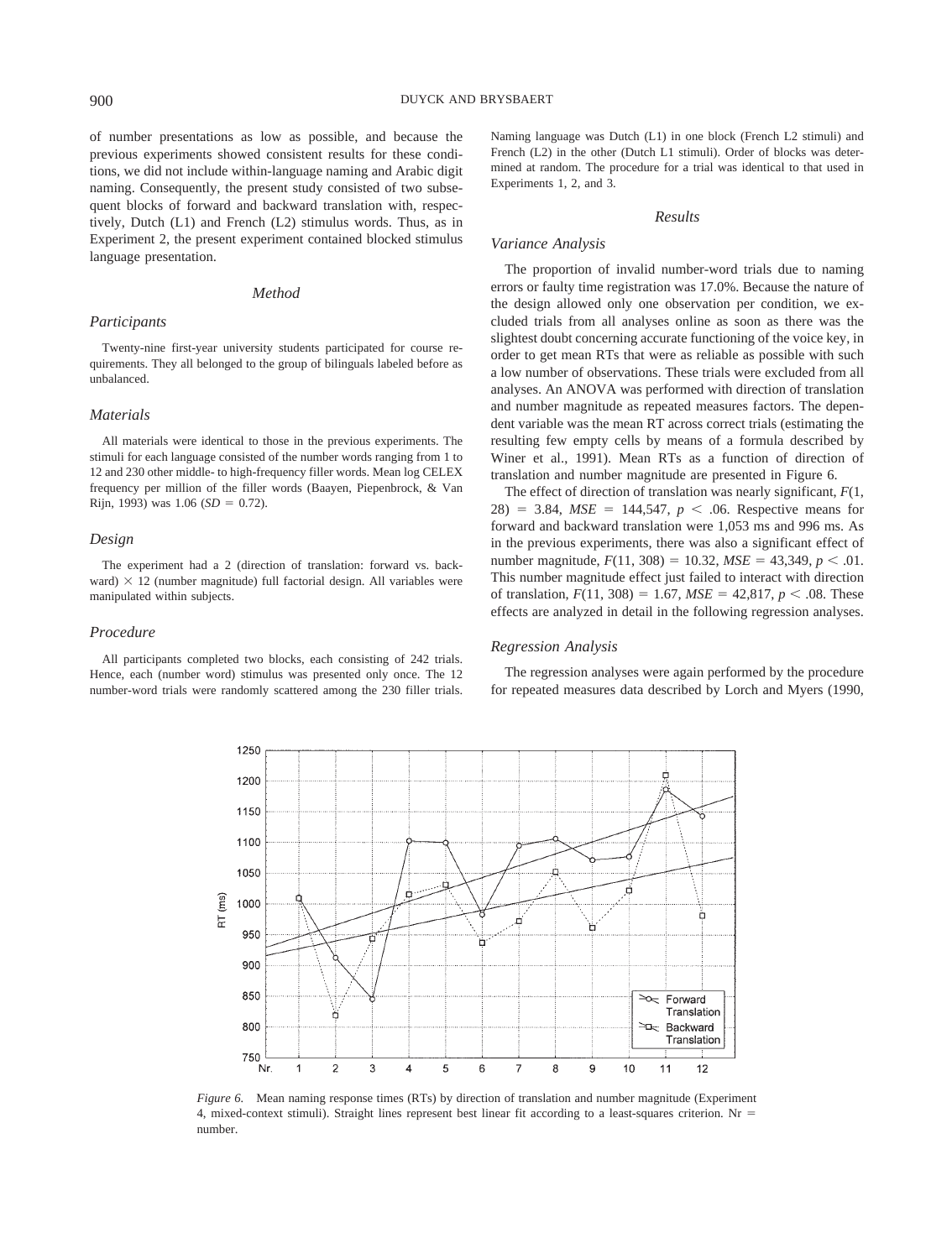Method 3). This approach has the advantage that the empty cells in the design, resulting from false trials combined with the use of a single observation per condition, need not be estimated to carry out the analysis. Regression weights for the two direction of translation conditions are displayed in Table 4. Similar to the previous experiments, the regression weights of number magnitude differed significantly from zero in both forward and backward translation conditions, respectively,  $t(28) = 2.097$ ,  $p < .05$ , and  $t(28) =$ 2.403,  $p < 0.03$ . The effect of number magnitude tended to be larger for forward translation, but this difference was not significant,  $t(28) = 1.146$ ,  $p > .25$ . No lexical effects of word frequency were found.

## *Discussion*

Again, we found an effect of number magnitude for both directions of translation. Consequently, it can be concluded that the translation of number words is semantically mediated also when these words are presented in a diversified semantic context. The fact that we obtained the number magnitude translation effect with only one observation per participant per condition is a further indication that the effect is quite robust. The effect of number magnitude tended to be larger for forward translation (as predicted by the RHM), but this difference failed to reach significance. No effect of word frequency was found, suggesting a limited degree of lexical activation. Finally, it is interesting to note that, just as in Experiment 3 (very low L2 proficiency) but in contrast to Experiment 1 (mixed-language stimulus lists), backward translation was faster ( $p < .06$ , two-tailed) than forward translation. However, this did not substantially affect the degree of semantic activation during translation.

## General Discussion

The RHM of Kroll and Stewart (1994; Kroll & de Groot, 1997), depicted in Figure 1, postulates that forward translation is more likely to be conceptually mediated than backward translation, because links between the lexicon and the semantic system are stronger for L1 than for L2. Backward translation will be semantically mediated only for high levels of L2 proficiency. As discussed in the introduction, these assumptions have been supported by a number of studies (e.g., Cheung & Chen, 1998; Kroll & Stewart, 1994; Sholl et al., 1995; Talamas et al., 1999; for a review, see Kroll & de Groot, 1997; Kroll et al., 2002).

However, the results of our number-word translation experiments were not completely in line with some of the model's

## Table 4

*The Regression Equations for the Two Direction of Translation Conditions (Experiment 4) According to the Procedure Described by Lorch and Myers (1990)*

| Translation | Intercept    | Number<br>magnitude | Delayed<br>naming RT | Frequency         |
|-------------|--------------|---------------------|----------------------|-------------------|
| Backward    | $RT = 1.721$ | $+9.91$ NM*         | $-1.53$ D            | $-0.55$ F         |
| Forward     | $RT = 2.938$ | $+24.37$ NM*        | $-0.16$ D            | $+0.23 \text{ F}$ |

*Note.*  $RT$  = response time.

 $* p < .05$ .

predictions. In four experiments, we obtained clear semantic effects of number magnitude, not only when number words were translated forward from L1 to L2 but also when they were translated backward from L2 to L1. Thus, for Dutch–French bilinguals, it took less time to forward translate *twee* (two; L1) into *deux* (L2) than *acht* (eight; L1) into *huit* (L2) but also to backward translate *deux* into *twee* than *huit* into *acht.* There was no statistically reliable difference in the number magnitude effect between backward and forward translation. The observed difference slightly tended toward the expected direction for two of the four experiments (i.e., a smaller magnitude effect in backward translation than in forward translation was found for Experiments 1 and 4) but tended toward the opposite direction for the other two experiments.

In addition, the effect of number magnitude in the translation conditions did not interact with L2 proficiency. It was equally strong in unbalanced and balanced bilinguals in Experiment 1, despite the reliable difference in mean RTs between both groups. Also, we replicated the number magnitude translation effect in participants with extremely low L2 proficiency with number words that had been acquired only a few minutes before the translation experiment (Experiment 3). This suggests that number-word forms are mapped onto existing semantic information (the mental number line in this particular case) very early in the L2 acquisition process. Moreover, the mappings are strong enough to exert an influence on both backward and forward translation. These findings are not in line with a strong developmental hypothesis, which states that L2 word forms have connections only with the abstract concepts that they represent at high levels of L2 proficiency. On the other hand, our observation of rapid semantic connections between new symbols and number magnitudes is in line with the literature of numerical cognition (see Logan & Klapp, 1991; Tzelgov, Yehene, Kotler, & Alon, 2000).

There are a few other studies that failed to confirm the predictions of the RHM (Kroll & Stewart, 1994). Using a bilingual Stroop task, La Heij et al. (1996, Experiment 1) found that congruent color words (for which the ink color corresponded to the word) were translated faster than incongruent color words. This was true for both directions of translation. In further experiments (La Heij et al., 1996, Experiments 3, 4, and 5), they found a facilitation effect (which was larger on translation trials than on naming trials) of distractor pictures depicting an object (e.g., a table) belonging to the same semantic category as the target word to be translated (e.g., *chair*), compared with unrelated pictures. This was also true for both directions of translation. Similar effects of context words and pictures in backward translation were recently reported by Bloem and La Heij (2003). But, as Kroll and de Groot (1997, pp. 183–184) argued, context availability induced by the accompanying pictures may have provided the semantic support for L2 to access the meaning system, whereas the RHM was designed to account for out-of-context translation performance. It can be argued that this criticism also applies to our first three experiments. Although no explicit semantic cues (such as the distractor stimuli of La Heij et al. and Bloem and La Heij) were used in our experiments, repeated presentation of the same limited—stimulus set may have induced sufficient semantic activation for L2 to access the semantic system (similar to results reported by Sholl et al., 1995). However, the increased semantic activation account is a much less plausible explanation for Experiment 4, where the number words were presented only once, amid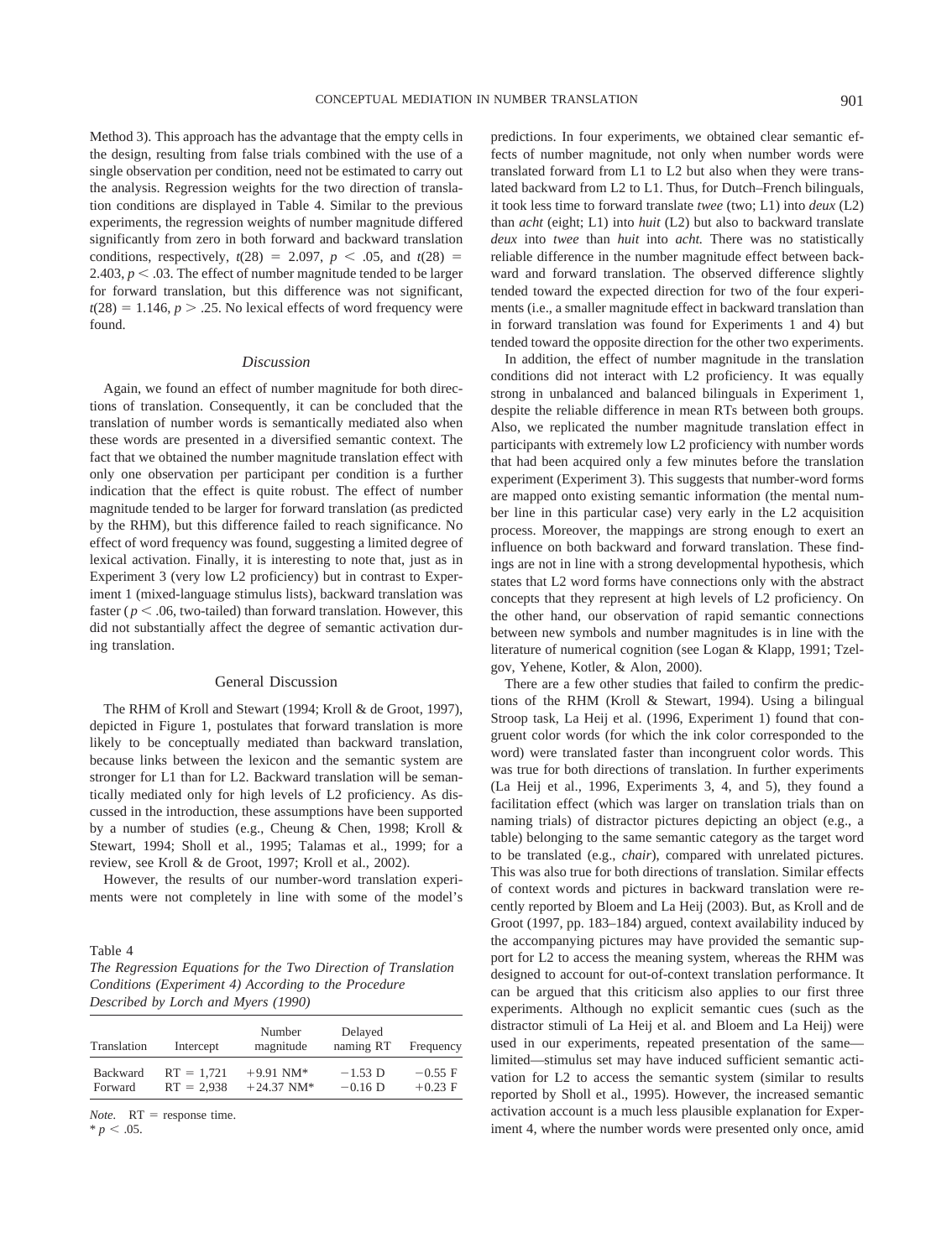a whole range of other words from different semantic categories. Also, this account rests uneasily with the observation that the magnitude effect was present in translation conditions only and not in direct word naming or in the L1 naming of Arabic digits, although the semantically mediated route also plays a role in these tasks (e.g., Fias, 2001; Reynvoet et al., 2002).

Another recent study suggesting early L2 lexicosemantic links, even after a few hours of artificial L2 learning, is that of Altarriba and Mathis (1997). After training a group of monolinguals on a set of English–Spanish word pairs, they found more errors on both lexically and semantically related false translations than on unrelated words in a translation recognition task (Altarriba & Mathis, 1997, Experiment 1). In a more recent study by von Pein and Altarriba (2003), similar findings were reported for English participants learning noniconic American Sign Language gestures. In line with our findings in the "Estonian" L2 learning study (Experiment 3), these findings suggest that links between L2 and the conceptual system can be established quite early. However, Altarriba and Mathis also reported more form-related interference for nonfluent than for fluent bilinguals, supporting the developmental hypothesis of the RHM. In further experiments (Altarriba & Mathis, 1997, Experiment 2), they reported a bilingual Stroop effect similar to that found by La Heij et al. (1996) using the same L2 training procedure as in their first experiment. Talamas et al. (1999) attributed these findings to the fact that the involved semantic representations may have been primed by the semantic procedures used during the training phase. Again, this alternative explanation by Talamas et al. would seem to be less applicable to our third experiment, given the fact that no semantic memorization strategy was used during the word-learning phase. On the contrary, the associative word-learning procedure used was more likely to elicit L2 word learning by means of lexical connections.

Finally, evidence against translation asymmetries has been reported by de Groot and colleagues (e.g., de Groot, 1992; de Groot & Comijs, 1995; de Groot, Dannenburg, & van Hell, 1994; de Groot & Poot, 1997; Van Hell & de Groot, 1998b). Their translation studies showed that semantic word variables (e.g., imageability or context availability) affected RTs in both backward and forward translation. Although there were some (although not always convincing) indications of asymmetries in the translation processes in some of the studies, this was not the case in the studies of de Groot and Comijs (1995) and de Groot and Poot (1997), where semantic variables affected forward and backward translation to an equal degree in three groups of bilinguals, differing in their level of L2 proficiency.

To conclude this discussion, we would like to point to some theoretical implications of the present findings. In line with the above studies, our results are clearly not compatible with a strong asymmetric model of bilingual memory or with a strong developmental lexical hypothesis. Although the RHM has done a good job in explaining a wide range of findings and in producing new research hypotheses, the incompatible findings described above (as well as those of this study) indicate that some updating may be warranted. In our view, two amendments could entail a considerably useful extension of the model.

First, the model, like many models of that time, is implicitly based on the horse-race metaphor. There are two routes, and the fastest wins (i.e., completely determines the output). So, translation follows either the lexical route (in backward translation) or the semantic route (in forward translation). There is no influence from the slower route. Increasingly, however, horserace models are being replaced by connectionist-type models (the most famous example being Coltheart's dual-route model of visual word naming; see Coltheart, 1978, vs. Coltheart, Curtis, Atkins, & Haller, 1993). Following this approach, the central question should no longer be whether the output comes from one *or* the other route but *how much* each of the routes contributes to the buildup of the overall output activation. In this view, one route is not faster than the other (the processing cycle is the same throughout the model); it only may have stronger connection weights and, therefore, influence the activation of the output units to a larger degree. If this line of reasoning is applied to the RHM, depicted in Figure 1, this would mean that the connection weights are stronger from L2 lexical units to L1 lexical units than the other way around. Similarly, the connection weights between L1 units and semantic units would be stronger than those between L2 units and semantic units. So, even though both the direct lexical–lexical and the indirect lexical–semantic–lexical routes change the activation level of the units at each processing cycle, their relative contributions can differ (and maybe appear even nonexistent, if the respective weights are very small) as a function of the translation direction.

A second proposal to improve the current theoretical framework of the RHM concerns the fact that the asymmetry depends only on the proficiency level of the bilingual. No distinction is made between different types of words. Because of this, the model has to predict the same semantic involvement for the translation of all types of words, including number words, abstract words, and even syntactic function words. For this reason, too, our findings with number words are critical for the model as a whole, even though there is independent evidence that the linking between new symbols and meanings is particularly fast for numerical stimuli (Logan & Klapp, 1991; Tzelgov et al., 2000). It would seem to us that the general framework of the RHM can easily be adapted to include influences at the word level as well as at the subject level (e.g., proficiency), certainly if a connectionist-type model is used. For a start, the connection weights between the lexical units and the semantic units would depend on the consistency of the mappings between the words and the meanings. For each language, they would be bigger (and grow much faster in the acquisition phase) for words that always have the same meaning independent of the context (e.g., *two*) than for words that have different meanings as a function of the context (e.g., *great*). Second, it does not seem unreasonable to assume that some words have a richer semantic representation than others, which could be implemented by the number of semantic features to which the word units are connected. Finally, the impact of the semantically mediated route on translation times would also depend on the degree of semantic overlap between two translation equivalents.

Note that some of these ideas are already partly present in the distributed feature model of de Groot and colleagues (e.g., de Groot, 1992; de Groot, 1993; de Groot et al., 1994; Van Hell & de Groot, 1998a; Van Hell & de Groot, 1998b). According to this model, the overlap in meaning, indexed by the number of shared semantic features, depends on word concreteness (with concrete translation equivalents sharing more features than abstract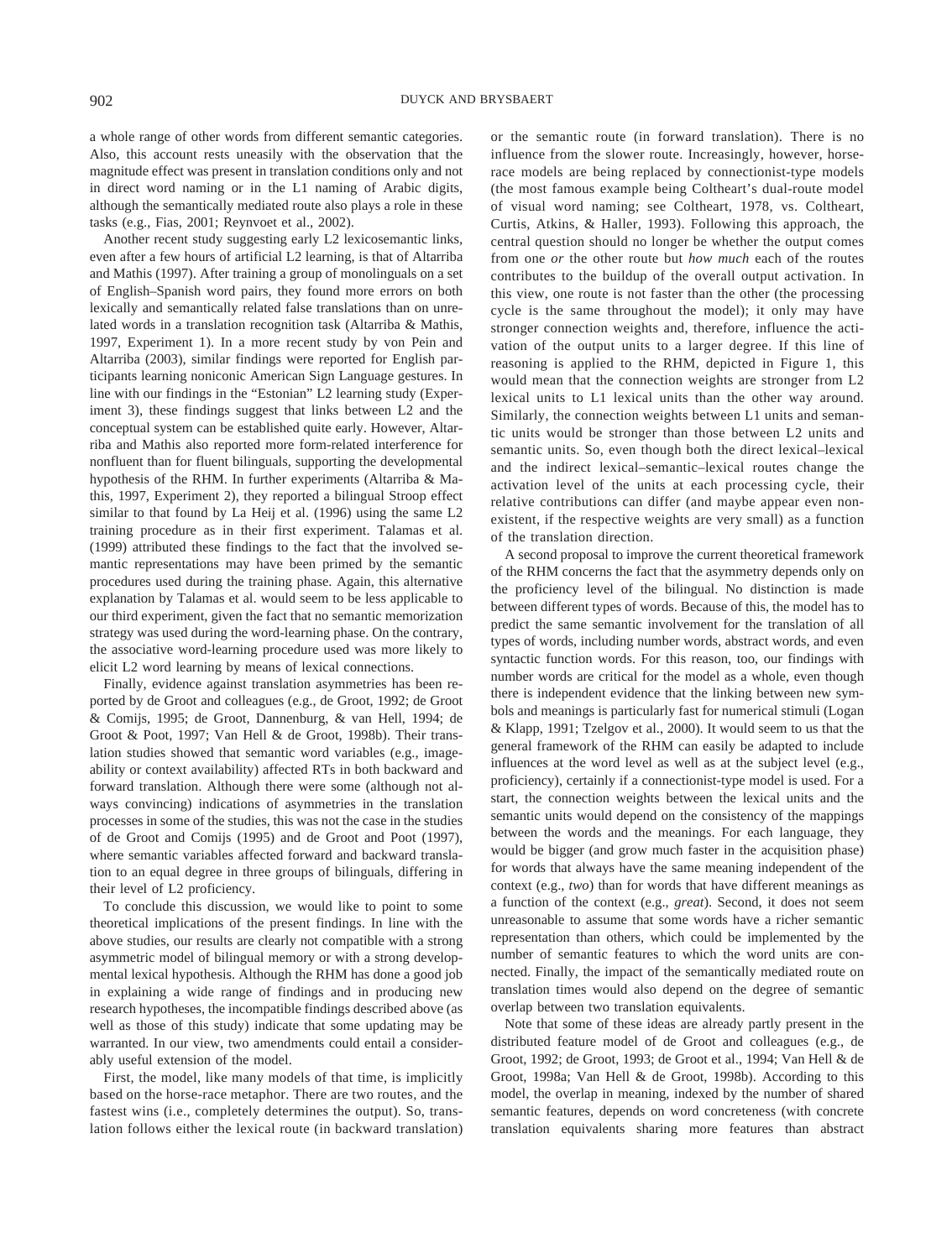words).4 These shared features become active during translation and facilitate the translation process, resulting in faster translation of concrete words (e.g., de Groot, 1992; de Groot et al., 1994; Van Hell & de Groot, 1998b). This line of reasoning might also explain the strong semantic effects obtained in this study, as the meaning of number words is virtually completely overlapping across languages. At this point, it is important to note that the findings of Duyck, Szmalec, Kemps, and Vandierendonck (2003) suggest that the early lexicosemantic mapping observed in Experiment 3 is probably not restricted to words from which the meaning is so clearly defined and overlapping, as is the case for number words. Using a selective interference paradigm, they showed that new word forms are mapped onto available existing semantic (visual) information during associative word–new word learning (e.g., *auto–plornam* [car–legal Dutch nonword]), provided that such a visual representation is available. This shows that visual information—if possible—is coded early during the word acquisition process, which is compatible with the work of de Groot and colleagues.<sup>5</sup>

Figure 7 gives the broad outline of how such a model might look. Note, however, that the model described above is a hypothetical description, which of course must be implemented before all of the intricacies become clear.6 In the model, the semantic overlap is different for certain types of words (just as in the distributed feature model), with the overall weights of the lexicosemantic connections being stronger for L1 (just as in the RHM). This results in the activation of a smaller amount of semantic nodes, feeding activation into the L1 lexicon during



## **Semantics**

*Figure 7.* The revised hierarchical model of bilingual memory with varying semantic overlap and differently weighted lexicosemantic and intralexical connections. Solid lines represent stronger links than dotted lines. Depicted words and semantic representations are illustrative examples for Dutch–English bilinguals.  $L1 =$  first language;  $L2 =$  second language.

backward translation of certain L2 words (but not for words with a very large semantic overlap between languages, e.g., *eight*).

Notice that the model in Figure 7 also provides a straightforward interpretation of the semantic activation account, previously used by Kroll and de Groot (1997) to explain the data of the Stroop experiments (La Heij et al., 1996), for example. In a connectionisttype model, the change of activation caused in a unit by a particular connection is a function not only of the weight of that connection but also of the activation level of the unit from which the connection originates. So, enhancing the activation level of the semantic units (e.g., by the presentation of a picture) would already suffice to increase the impact of the semantic route in a model like the one depicted in Figure 7.

Finally, it might be argued that connection weights differ as a function of word characteristics not only between the lexical and the semantic level but possibly also between the L1 and the L2 lexicon. It could be that these connections are stronger for words with a large form overlap (e.g., in Figure 7, *ball–bal* for an English–Dutch bilingual) than for words with a small form overlap (e.g., in Figure 7, *duty–plicht* for an English–Dutch bilingual) (e.g., Van Hell & de Groot, 1998a). This could provide an explanation for the fact that translation equivalents with a large form overlap (so-called cognates) are easier to translate and show less evidence for semantic mediation in the translation process than words with no form overlap (e.g., de Groot, 1992; see also Sánchez-Casas et al., 1992).<sup>7</sup> However, in the model described above, such strong lexical links do not necessarily exclude all semantic influences. This is compatible with Kroll and Stewart (1994), who demonstrated that cognate translation may be affected by the semantic organization of list context. Note that the intralexical connections, depicted in Figure 7, between two word nodes are bidirectional (just as the lexicosemantic connections in the RHM and the intralexical connections in the  $BIA +$  [bilingual interactive activation] model; see Dijkstra & Van Heuven, 2002). This does not mean that

<sup>&</sup>lt;sup>4</sup> It is important to note here that recent research (see Tokowicz & Kroll, 2003) has shown that certain word concreteness effects may alternatively be explained by competition effects resulting from cross-language ambiguity (i.e., the number of translation equivalents in each language for a given concept, which correlates with concreteness). Note that this alternative explanation of these effects is also quite compatible with the model depicted in Figure 7.

<sup>5</sup> Note that recent work from Izura and Ellis (2004) on effects of L1 and L2 age of acquisition illustrates that word concreteness is not the only word variable that may affect lexicosemantic organization. In this view, it is interesting to note that the stimuli used in this study (number words) are words that are acquired very early (both in L1 and L2).

 $6$  Notice that the model in Figure 7 contains one integrated lexicon in line with recent developments in the literature on bilingual lexical organization. As this discussion is outside the scope of this article, see Dijkstra and Van Heuven (2002) for a recent review of evidence supporting this assumption.

 $7$  Whereas it is reasonable to assume strong facilitatory, intralexical connections for words that share both form and meaning (cognates), this may be less plausible for words that are similar in form but have different meanings in both languages (interlingual homographs). However, de Groot, Delmaar, and Lupker (2000), for example, argued that slower processing of interlingual homographs in a translation recognition task can be explained in terms of competition between semantic (and not lexical) representations.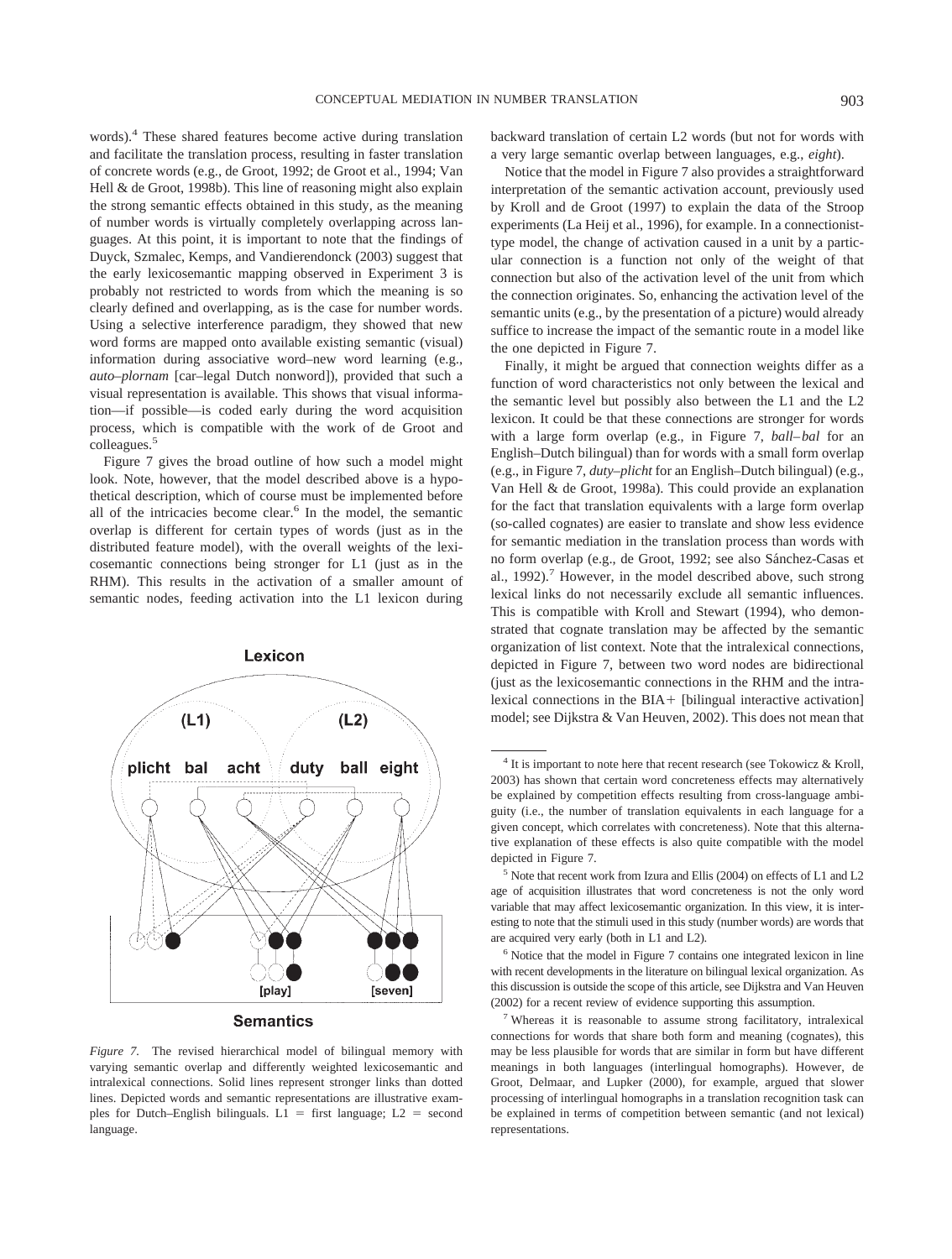the impact of these lexical connections will always be equally large for both directions of translation. On the contrary, the asymmetry (which is also present in the RHM) follows from the lexicosemantic weights, which are weaker for certain L2 words (e.g., *duty, ball*) than for their L1 counterparts. This may cause smaller incoming semantic activation in the L1 word node during backward translation, resulting in a relatively larger impact of the intralexical activation (even with a bidirectional weight). However, at present we do not exclude the possibility of unidirectional connections with differing weights (as is the case in the RHM at the lexical level). Future modeling will have to show the necessity of this assumption. In general, we believe the strength of the model sketched above lies partly in the fact that it may be useful to explain or predict in which cases semantic activation during translation performance will be asymmetrical and in which cases it will not. Overall, it is plausible to assume that bilingual language organization in the model will become more symmetrical as connection weights increase and approach their final state (e.g., through increasing L2 experience and proficiency). This will hold especially true for highly frequent words, which were used as stimuli in a number of studies (e.g., this study; Altarriba & Mathis, 1997; La Heij et al., 1996) that failed to demonstrate translation asymmetries.

In summary, we found a semantic effect of number magnitude when number words were translated from Dutch (L1) to French (L2) and vice versa. Number words representing smaller quantities (e.g., *twee, deux* [two]) were translated faster than number words representing larger quantities (e.g., *acht, huit* [eight]). The effect was replicated using different procedures, semantic contexts, and levels of L2 proficiency (including a very low level). These results strongly suggest that, at least for certain types of words, the mappings between L2 words and their meaning are more important than the intralexical mappings between the L2 words and their L1 equivalents, already from the first stages of L2 acquisition on. On the basis of these findings, we have concluded that translation should not be viewed as an all-or-none semantic or lexical process but rather as the simultaneous buildup of activation from both the lexical and the semantic route. Furthermore, we have suggested that the contribution of each route depends not only on the translation direction and the L2 proficiency but also on the characteristics of the words involved in the translation. As such, we proposed a model in which the overall architecture of Kroll and Stewart's RHM is preserved but in which we reviewed the way the different components interact, by dropping the implicit horse-race assumption.

## References

- Altarriba, J., & Mathis, K. M. (1997). Conceptual and lexical development in second language acquisition. *Journal of Memory and Language, 36,* 550–568.
- Altenberg, E. P., & Cairns, H. S. (1983). The effects of phonotactic constraints on lexical processing in bilingual and monolingual subjects. *Journal of Verbal Learning and Verbal Behavior, 22,* 174–188.
- Baayen, R., Piepenbrock, R., & Van Rijn, H. (1993). *The CELEX lexical database* [CD-ROM]. Philadelphia: University of Pennsylvania, Linguistic Data Consortium.
- Bloem, I., & La Heij, W. (2003). Semantic facilitation and semantic interference in word translation: Implications for models of lexical

access in language production. *Journal of Memory and Language, 48,* 468–488.

- Brysbaert, M. (1995). Arabic number reading: On the nature of the numerical scale and the origin of phonological recoding. *Journal of Experimental Psychology: General, 124,* 434–452.
- Brysbaert, M. (in press). Number recognition in different formats. In J. I. D. Campbell (Ed.), *Handbook of mathematical cognition.* Hove, England: Psychology Press.
- Brysbaert, M., Van Dyck, G., & Van de Poel, M. (1999). Visual word recognition in bilinguals: Evidence from masked phonological priming. *Journal of Experimental Psychology: Human Perception and Performance, 25,* 137–148.
- Buckley, P. B., & Gillman, C. B. (1974). Comparisons of digits and dot patterns. *Journal of Experimental Psychology, 103,* 1131–1136.
- Campbell, J. I. D. (1994). Architectures for numerical cognition. *Cognition, 53,* 1–44.
- Cheung, H., & Chen, H. C. (1998). Lexical and conceptual processing in Chinese-English bilinguals: Further evidence for asymmetry. *Memory & Cognition, 26,* 1002–1013.
- Cipolotti, L., & Butterworth, B. (1995). Toward a multiroute model of number processing: Impaired number transcoding with preserved calculation skills. *Journal of Experimental Psychology: General, 124,* 375– 390.
- Coltheart, M. (1978). Lexical access in simple reading tasks. In G. Underwood (Ed.), *Strategies of information-processing* (pp. 151–216)*.* London: Academic Press.
- Coltheart, M., Curtis, B., Atkins, P., & Haller, M. (1993). Models of reading aloud: Dual-route and parallel-distributed-processing approaches. *Psychological Review, 100,* 589–608.
- de Groot, A. M. B. (1992). Determinants of word translation. *Journal of Experimental Psychology: Learning, Memory, and Cognition, 18,* 1001– 1018.
- de Groot, A. M. B. (1993). Word-type effects in bilingual processing tasks. Support for a mixed-representational system. In R. Schreuder & B. Weltens (Eds.), *The bilingual lexicon: Vol. 6. Studies in bilingualism* (pp. 27–57). Amsterdam: John Benjamins.
- de Groot, A. M. B., & Comijs, H. (1995). Translation recognition and translation production: Comparing a new and an old tool in the study of bilingualism. *Language Learning, 45,* 467–509.
- de Groot, A. M. B., Dannenburg, L., & van Hell, J. G. (1994). Forward and backward word translation by bilinguals. *Journal of Memory and Language, 33,* 600–629.
- de Groot, A. M. B., Delmaar, P., & Lupker, S. J. (2000). The processing of interlexical homographs in translation recognition and lexical decision: Support for non-selective access to bilingual memory. *Quarterly Journal of Experimental Psychology: Human Experimental Psychology, 53*(A)*,* 397–428.
- de Groot, A. M. B., & Poot, R. (1997). Word translation at three levels of proficiency in a second language: The ubiquitous involvement of conceptual memory. *Language Learning, 47,* 215–264.
- Dehaene, S. (1992). Varieties of numerical abilities. *Cognition, 44,* 1–42.
- Dehaene, S., & Akhavein, R. (1995). Attention, automaticity, and levels of representation in number processing. *Journal of Experimental Psychology: Learning, Memory, and Cognition, 21,* 314–326.
- Dehaene, S., Bossini, S., & Giraux, P. (1993). The mental representation of parity and number magnitude. *Journal of Experimental Psychology: General, 122,* 371–396.
- Dehaene, S., Dupoux, E., & Mehler, J. (1990). Is numerical comparison digital: Analogical and symbolic effects in two-digit number comparison. *Journal of Experimental Psychology: Human Perception and Performance, 16,* 626–641.
- Dehaene, S., & Mehler, J. (1992). Cross-linguistic regularities in the frequency of number words. *Cognition, 43,* 1–29.
- Dijkstra, T., Grainger, J., & Van Heuven, W. J. B. (1999). Recognition of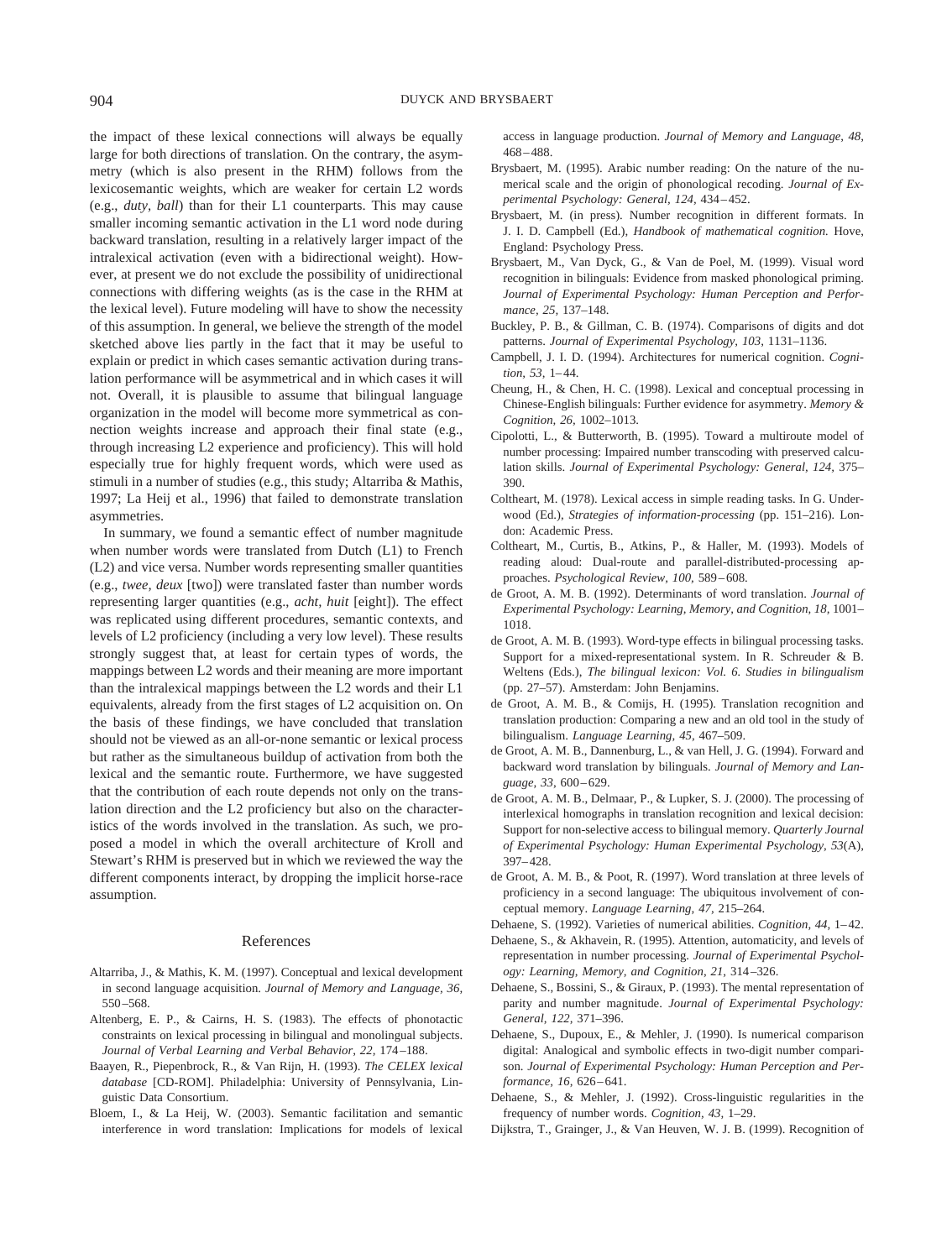cognates and interlingual homographs: The neglected role of phonology. *Journal of Memory and Language, 41,* 496–518.

- Dijkstra, T., Timmermans, M., & Schriefers, H. (2000). On being blinded by your other language: Effects of task demands on interlingual homograph recognition. *Journal of Memory and Language, 42,* 445–464.
- Dijkstra, T., & Van Heuven, W. (2002). The architecture of the bilingual word recognition system: From identification to decision. *Bilingualism: Language and Cognition, 5,* 175–197.
- Duyck, W., & Brysbaert, M. (2002). What number translation studies can teach us about the lexico-semantic organisation in bilinguals. *Psychologica Belgica, 42,* 151–175.
- Duyck, W., Diependaele, K., Drieghe, D., & Brysbaert, M. (2004). The size of the cross-lingual masked phonological priming effect does not depend on second language proficiency. *Experimental Psychology, 51*(2), 1–9.
- Duyck, W., Szmalec, A., Kemps, E., & Vandierendonck, A. (2003). Verbal working memory is involved in associative word learning unless visual codes are available. *Journal of Memory and Language, 48,* 527–541.
- Ferrand, L. (1999). Why naming takes longer than reading? The special case of Arabic numbers. *Acta Psychologica, 100,* 253–266.
- Fias, W. (2001). Two routes for the processing of verbal numbers: Evidence from the SNARC effect. *Psychological Research, 65,* 250–259*.*
- Fias, W., Lammertyn, J., Reynvoet, B., Dupont, P., & Orban, G. A. (2003). Parietal representation of symbolic and nonsymbolic magnitude. *Journal of Cognitive Neuroscience, 15,* 47–56.
- Fias, W., Reynvoet, B., & Brysbaert, M. (2001). Are Arabic numerals processed as pictures in a Stroop interference task? *Psychological Research, 65,* 250–259.
- Foltz, G. S., Poltrock, S. E., & Potts, G. R. (1984). Mental comparison of size and magnitude: Size congruity effects. *Journal of Experimental Psychology: Learning, Memory, and Cognition, 10,* 442–453.
- Gielen, I., Brysbaert, M., & Dhondt, A. (1991). The syllable-length effect in number processing is task-dependent. *Perception & Psychophysics, 50,* 449–458.
- Ito, Y., & Hatta, T. H. (2003). Semantic processing of Arabic, Kanji, and Kana numbers: Evidence from interference in physical and numerical size judgments. *Memory & Cognition, 31,* 360–368.
- Izura, C., & Ellis, A. W. (2004). Age of acquisition effects in translation judgement tasks. *Journal of Memory and Language, 50,* 165–181.
- Jescheniak, J. D., & Levelt, W. J. M. (1994). Word-frequency effects in speech production: Retrieval of syntactic information and of phonological form. *Journal of Experimental Psychology: Learning, Memory, and Cognition, 20,* 824–843.
- Koechlin, E., Naccache, L., Block, E., & Dehaene, S. (1999). Primed numbers: Exploring the modularity of numerical representations with masked and unmasked semantic priming. *Journal of Experimental Psychology: Human Perception and Performance, 25,* 1882–1905.
- Kroll, J. F. (1993). Assessing conceptual representations for words in a second language. In R. Schreuder & B. Weltens (Eds.), *The bilingual lexicon: Vol. 6. Studies in bilingualism* (pp. 53–82). Amsterdam: John Benjamins.
- Kroll, J. F., & de Groot, A. M. B. (1997). Lexical and conceptual memory in the bilingual: Mapping form to meaning in two languages. In A. M. B. de Groot & J. F. Kroll (Eds.), *Tutorials in bilingualism: Psycholinguistic perspectives* (pp. 169–199). Mahwah, NJ: Erlbaum.
- Kroll, J. F., Michael, E., Tokowicz, N., & Dufour, R. (2002). The development of lexical fluency in a second language. *Second Language Research, 18,* 137–171.
- Kroll, J. F., & Stewart, E. (1994). Category interference in translation and picture naming: Evidence for asymmetric connections between bilingual memory representations. *Journal of Memory and Language, 33,* 149– 174.
- La Heij, W., Hooglander, A., Kerling, R., & Vandervelden, E. (1996). Nonverbal context effects in forward and backward word translation:

Evidence for concept mediation. *Journal of Memory and Language, 35,* 648–665.

- Logan, G. D., & Klapp, S. T. (1991). Automatizing alphabet arithmetic: I. Is extended practice necessary to produce automaticity? *Journal of Experimental Psychology: Learning, Memory, and Cognition, 17,* 179– 195.
- Lorch, R. F., & Myers, J. L. (1990). Regression analyses of repeated measures data in cognitive research. *Journal of Experimental Psychology: Learning, Memory, and Cognition, 16,* 149–157.
- McCloskey, M. (1992). Cognitive mechanisms in numerical processing: Evidence from acquired dyscalculia. *Cognition, 44,* 107–157.
- Meuter, R. F. I., & Allport, A. (1999). Bilingual language switching in naming: Asymmetrical costs of language selection. *Journal of Memory and Language, 40,* 25–40.
- Moyer, R. S., & Landauer, T. K. (1967, September 30). Time required for judgments of numerical inequality. *Nature, 215,* 1519–1520.
- Naccache, L., & Dehaene, S. (2001). The priming method: Imaging unconscious repetition priming reveals an abstract representation of number in the parietal lobes. *Cerebral Cortex, 11,* 966–974.
- Nas, G. (1983). Visual word recognition in bilinguals: Evidence for a cooperation between visual and sound based codes during access to a common lexical store. *Journal of Verbal Learning and Verbal Behavior, 22,* 526–534.
- Pesenti, M., Thioux, M., Seron, X., & De Volder, A. (2000). Neuroanatomical substrates of Arabic number processing, numerical comparison, and simple addition: A PET study. *Journal of Cognitive Neuroscience, 12,* 461–479.
- Pinel, P., Dehaene, S., Riviere, D., & Lebihan, D. (2001). Modulation of parietal activation by semantic distance in a number comparison task. *Neuroimage, 14,* 1013–1026.
- Reynvoet, B., & Brysbaert, M. (1999). Single-digit and two-digit Arabic numerals address the same semantic number line. *Cognition, 72,* 191– 201.
- Reynvoet, B., Brysbaert, M., & Fias, W. (2002). Semantic priming in number naming. *Quarterly Journal of Experimental Psychology: Human Experimental Psychology, 55*(A)*,* 1127–1139.
- Sánchez-Casas, R. M., Davis, C. W., & Garcia-Albea, J. E. (1992). Bilingual lexical processing: Exploring the cognate/non-cognate distinction. *European Journal of Cognitive Psychology, 4,* 293–310.
- Sholl, A., Sankaranarayanan, A., & Kroll, J. F. (1995). Transfer between picture naming and translation: A test of asymmetries in bilingual memory. *Psychological Science, 6,* 45–49.
- Smith, M. C. (1997). How do bilinguals access lexical information? In A. M. B. de Groot & J. F. Kroll (Eds.), *Tutorials in bilingualism: Psycholinguistic perspectives* (pp. 145–167). Mahwah, NJ: Erlbaum.
- Talamas, A., Kroll, J. F., & Dufour R. (1999). From form to meaning: Stages in the acquisition of second-language vocabulary. *Bilingualism: Language and Cognition, 2,* 45–58.
- Thomas, M. S. C., & Allport, A. (2000). Language switching costs in bilingual visual word recognition. *Journal of Memory and Language, 43,* 44–66.
- Tokowicz, N., & Kroll, J. F. (2003). *Cross-language ambiguity and concreteness effects: The role of meaning and form ambiguity in crosslanguage processing.* Manuscript submitted for publication.
- Tzelgov, J., Yehene, V., Kotler, L., & Alon, A. (2000). Automatic comparisons of artificial digits never compared: Learning linear ordering relations. *Journal of Experimental Psychology: Learning, Memory, and Cognition, 26,* 103–120.
- Van Hell, J. G., & de Groot, A. M. B. (1998a). Conceptual representation in bilingual memory: Effects of concreteness and cognate status in word association. *Bilingualism: Language and Cognition, 1,* 193–211.
- Van Hell, J. G., & de Groot, A. M. B. (1998b). Disentangling context availability and concreteness in lexical decision and word translation.